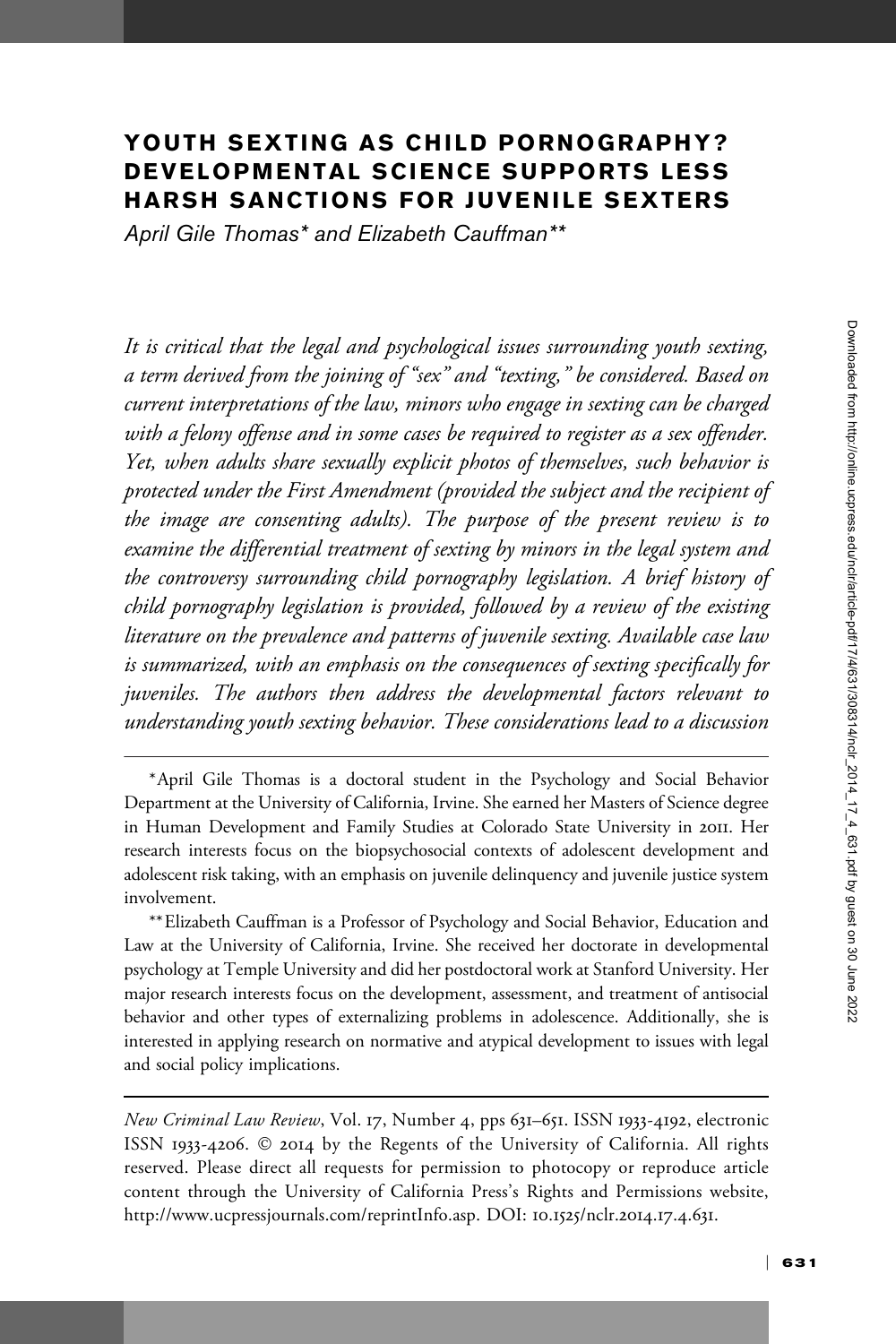of whether it is appropriate to consider adolescents culpable for such behavior and, if so, to what degree and under what circumstances. It is argued that sexting behavior be considered separate from child pornography, and as such, the authors propose that specific legislation be designed to address the unique situations in which sexting behavior occurs. Furthermore, based on developmental science, the authors conclude that juveniles should be considered less culpable for sexting behavior than adults, and recommend that the punishment for minors be more developmentally appropriate.

Keywords: Sexting, child pornography, juvenile sexting, adolescence, adolescent development

#### INTRODUCTION

Rapid technological advances in the first decades of the 21st century have been accompanied by a rapid increase in the incidence of ''sexting,'' particularly among minors. Sexting, a term derived by joining ''sex'' with ''texting,'' refers to ''sending or posting sexually suggestive text messages and images, including nude or semi-nude photographs, via cellular telephones or over the Internet" (Miller v. Skumanick, 2009, p. 1). Because such material meets the legal definition of ''child pornography'' in many jurisdictions, sexting can expose both the sender and the receiver of such material to criminal prosecution and subsequent classification as a sex offender.

Laws against the creation, distribution, or possession of child pornography were originally established with the goal of preventing the exploitation and sexual abuse of minors. High-profile cases, such as the kidnapping and murder of six-year-old Adam Walsh (Almanzar, 2008) and the sexual assault and murder of seven-year-old Megan Kanka (Boyer, 2011), led to further strengthening of laws regarding sexual exploitation of minors (i.e., Adam Walsh Child Protection and Safety Act of 2006 and ''Megan's Law'' of 1996 [amendment to the Violent Crime Control and Law Enforcement Act of 1994]), and to requirements that those found to violate such laws be registered as sex offenders (entailing lifelong restrictions on where such offenders can live and work, and in some jurisdictions requiring notification of neighbors). These child pornography and sex offender laws became widespread in the last decades of the 20th century, in an era when minors typically did not have ready access to technology allowing them to create or widely distribute sexually explicit material themselves. Minors using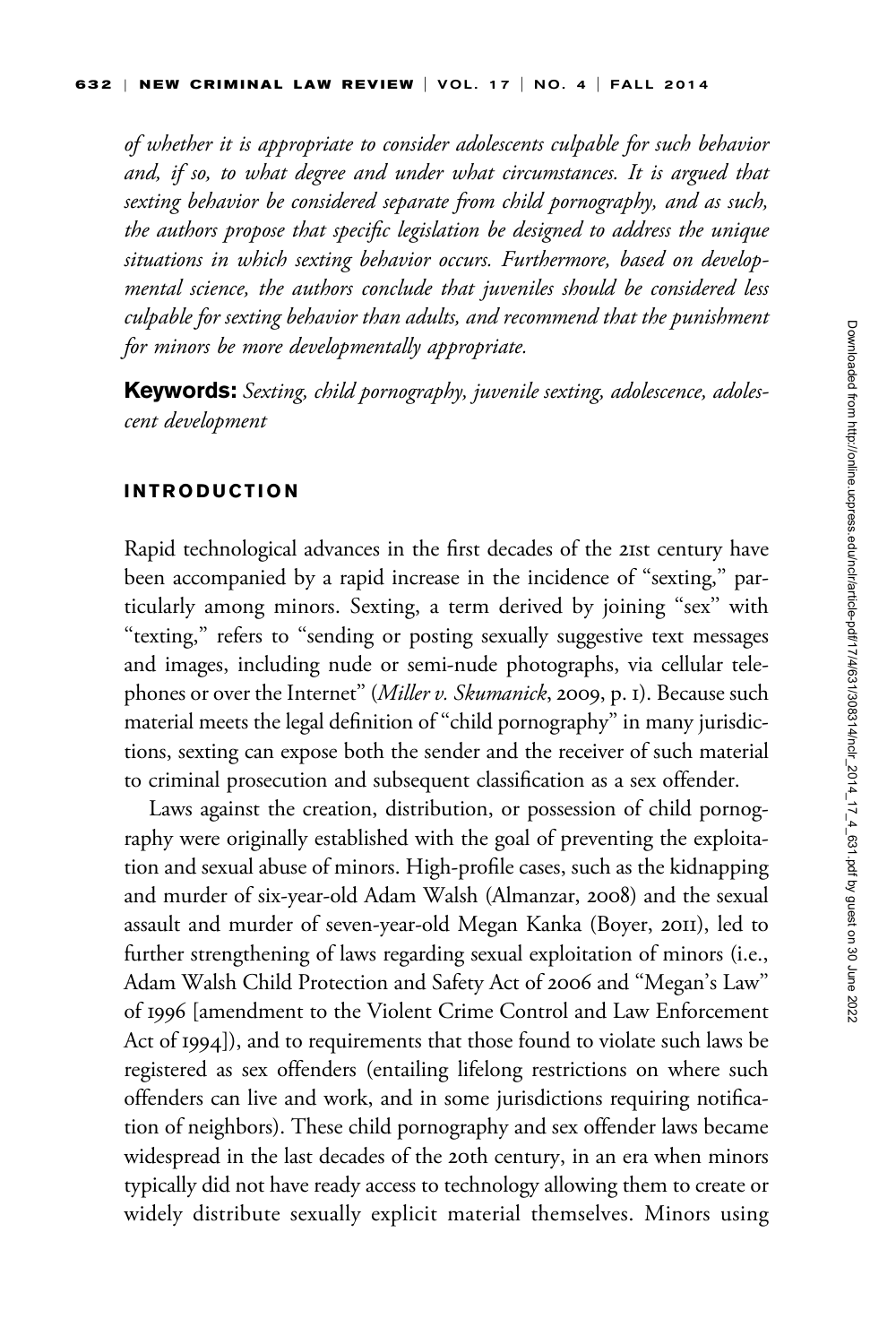internet-connected smartphones to take nude pictures of themselves and instantly transmit them to a classmate was not a scenario given much consideration in the mid-1980s. Most of the applicable laws regarding child pornography thus did not (and generally still do not) draw any distinctions regarding the creation, transmission, or possession of such material by minors themselves.

Throughout the present article we argue that juvenile sexting behavior has largely been misclassified as child pornography in the eyes of the law, and we propose that specific legislation be put forth to address the behaviors and unique circumstances involved in youth sexting. To provide a background for this issue, we examine the legal and psychological considerations surrounding youth sexting. We begin with a brief history of child pornography legislation. We then review the available literature on the prevalence and patterns of sexting. We go on to examine the current treatment of sexting in the legal system, summarizing available case law and emphasizing the consequences of sexting for juveniles. Finally, we consider the developmental factors involved in understanding why adolescents engage in such behavior. These considerations lead to a discussion of whether it is appropriate to consider adolescents culpable for such behavior and, if so, to what degree and under what circumstances. It is our position that youth sexting is a separate and distinct behavior from child pornography, and therefore, new sexting-specific legislation should be enacted to more effectively address the developmental issues related to sexting behaviors by minors.

# **I. HISTORICAL BACKGROUND OF SEXTING** LEGISLATION

There has been a considerable lack of clarity in child pornography legislation due to the long and complicated history surrounding these laws. Originally, the Supreme Court ruled in Roth v. United States (1957) that obscene materials were not protected under the First Amendment rights to free expression due to their lack of social importance. Later, in *Memoirs v*. *Massachusetts* (1966), a new test of obscenity was developed specifying that to be found obscene, the material had to meet the following criteria: ''(a) the dominant theme of the material taken as a whole appeals to a prurient interest in sex; (b) the material is patently offensive because it affronts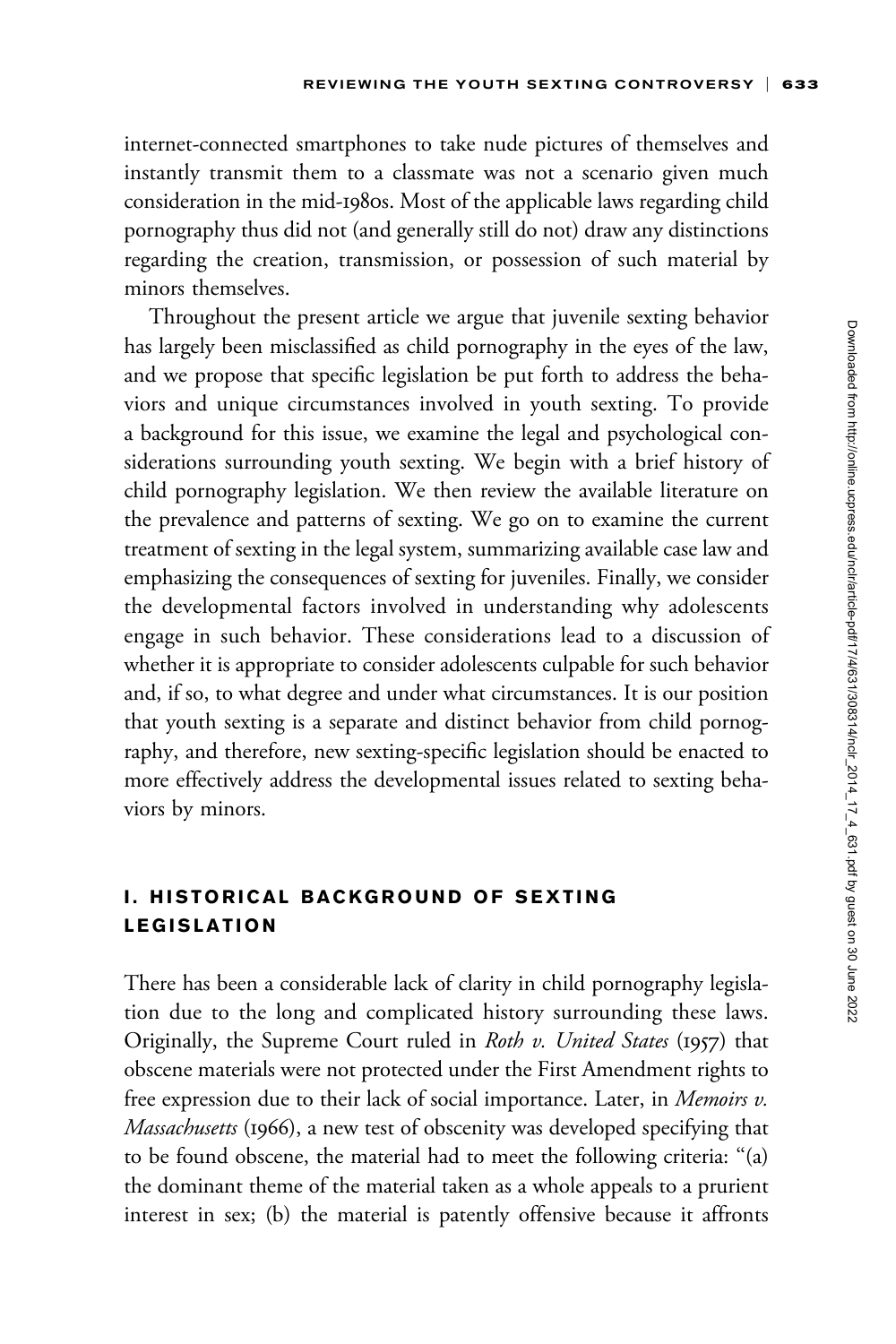contemporary community standards relating to the description or representation of sexual matters; and (c) the material is utterly without redeeming social value.'' This test of obscenity placed the burden of proof on prosecutors to demonstrate that the material in question is without social value. In *Miller v. California* (1973), the Supreme Court updated this test of obscenity by removing the requirement that obscene material be found ''utterly without redeeming social value'' and allowing states to set their own qualifications for determining obscenity, on the basis that community norms were likely to vary by locale. In doing so, they recognized that not all pornography should be considered obscene, and thus some forms of adult pornography were indeed protected under the First Amendment. However, in New York v. Ferber (1982), the Supreme Court found that the First Amendment did not prevent states from creating legislation to outlaw depictions of minors engaged in sexual activities—even if those images do not meet the criteria of obscenity determined in *Miller v. California*. The decision to make child pornography an exception to First Amendment protection was based on the states' duty to protect the well-being of minors.

As an unintended consequence of *New York v. Ferber* (1982), minors who share sexually explicit photos of themselves have faced criminal charges of child pornography (Barry, 2010). Yet, when adults share sexually explicit photos of themselves, such behavior is protected under the First Amendment (provided the subject and the recipient of the image are consenting adults). In a recent review, Haynes (2012) reasoned that teens' sexting images and videos should be considered constitutionally protected free speech. In the same manner, minor defendants who have been prosecuted for sexting have attempted to invoke the protection of the First Amendment. However, the language of the First Amendment is open to interpretation, making it difficult for youth to assert the rights they believe they are entitled to. Some have argued that by prosecuting perpetrators of juvenile sexting, child pornography laws are now being used to punish the very same individuals the law originally intended to protect (Arcabascio, 2009–2010).

### II. PREVALENCE AND PATTERNS OF YOUTH SEXTING

Sexting has begun to receive attention only within the last few years, with the number of news headlines on the topic growing from no mention of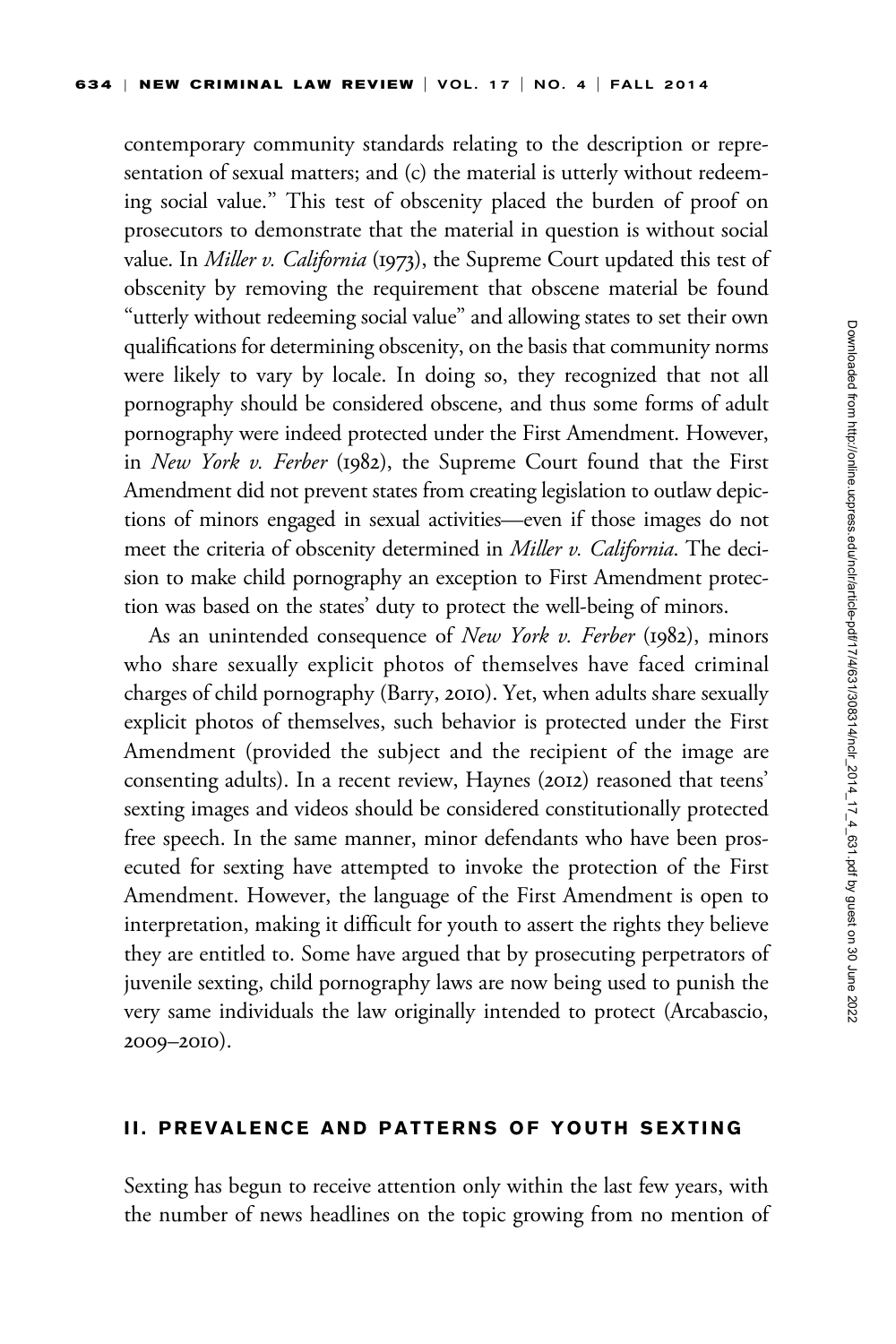sexting prior to April 2008, to a high of 100 headlines containing the word "sexting" in July 2013 (according to a Google Trends search conducted by the authors in November 2013). With the rapid rise in publicity surrounding juvenile sexting, it may appear on the surface that sexting is strictly a youth phenomenon. Yet, according to Leshnoff (2011), sexting is growing in popularity among adults over the age of 50 as well. Sexting within the older demographic has not been as well publicized, or as controversial, likely because sending sexual photos between consenting adults is legal. Although youths are not the only ones who engage in sexting, they are treated more harshly because the nature of the crime is determined by the age of the subject matter, without regard to the age of the sender.

To fully understand the implications of youth sexting, it is important to understand the commonness of this phenomenon among youth. Prevalence estimates in the research literature have been inconsistent because of differences in what constitutes ''sexting''; these inconsistencies have made it challenging to compare findings across studies (Drouin, Vogel, Surbey, & Stills, 2013). Sexting can refer, variously, to sending and/or receiving images, and can involve images taken by the sender of him/herself, or could be defined to include images of others, either taken by the sender or forwarded after being received from someone else. These various definitions, as well as method and sample inconsistency, have made it difficult to determine the prevalence of juvenile sexting, with rates of teen sexting ranging from as few as  $1\%$  in a national telephone survey of 1560 Internet-using youth aged 10–17 (Mitchell, Finkelhor, Jones, & Wolak, 2012) to as many as  $27.6\%$  in a longitudinal study of 948 high school students (Temple, Paul, van den Berg, Le, McElhany, & Temple, 2012). To address these inconsistencies, research using large, national datasets and consistent methodology is needed.

#### III. SEXTING AND THE LAW

Federal law views the creation, possession, and dissemination of visual images of a minor engaged in ''sexually explicit conduct'' as a felony offense; therefore, some sexting images involving juveniles fall under this designation. Compared to federal law, state laws vary considerably and may carry a lower threshold for what is considered to be child pornography. California state law under Penal Code 288.2(b), for example, indicates that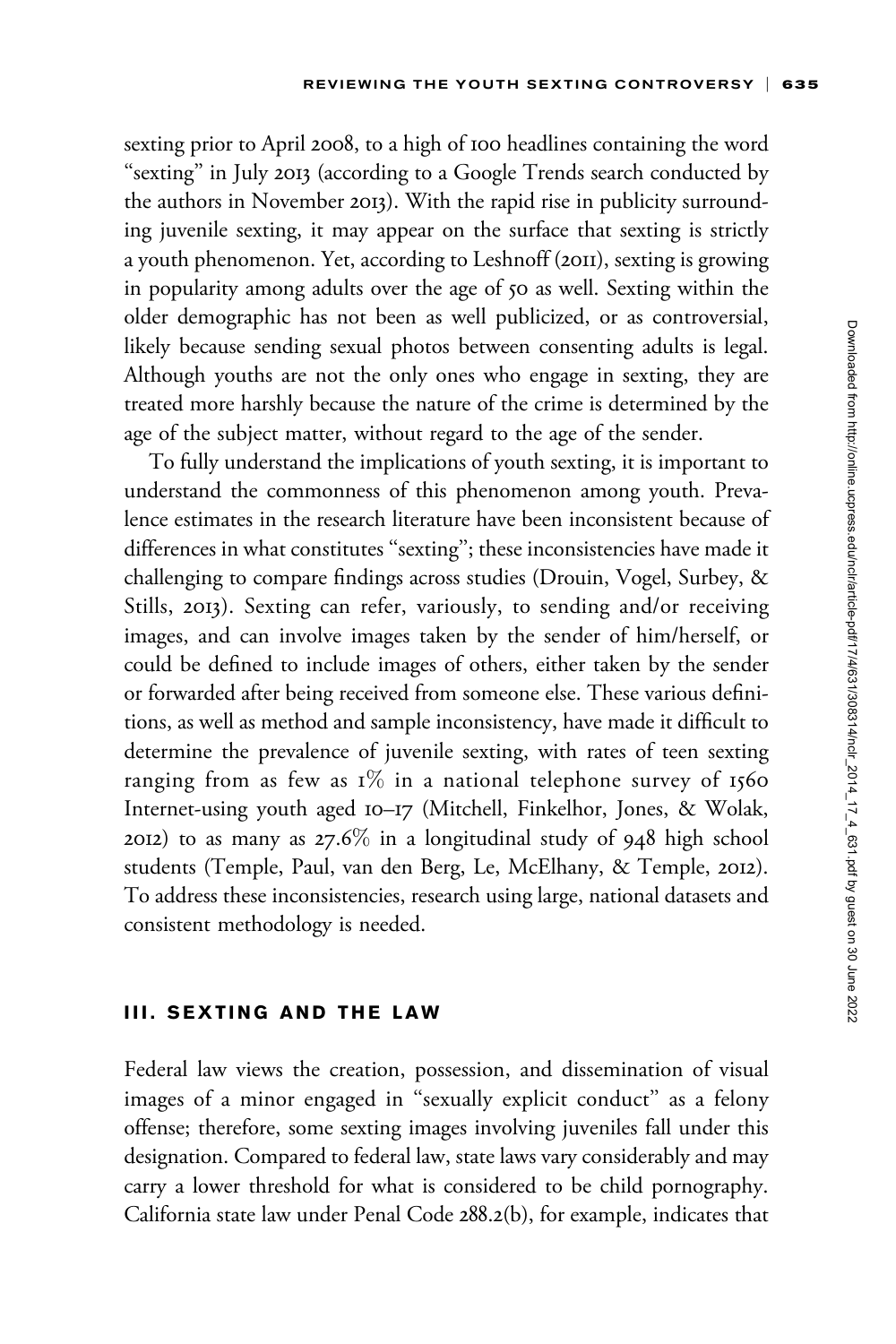if a minor receives an image that has the ''intent of arousing, appealing to, or gratifying to the lusts, passions or sexual desires of that person,'' then a crime has occurred. This law does not make a distinction for cases where a minor has sent an image of himself/herself. Even if sender and recipient are both minors who consented to the image, the law states that the sender of the image ''is guilty of a public offense and shall be punished by imprisonment in the state prison or in a county jail'' (Cal. Pen. Code § 288.2). In this scenario, the sender may be charged with a felony violation of Penal Code § 228.2 and, if convicted, be ordered to register as a sex offender pursuant to Penal Code § 290, the Sex Offender Registration and Notification Act (SORNA; 2006).

According to a recent report, only seventeen states currently have sexting-specific legislation for minors; the remaining states treat youth sexting as child pornography (Hinduja & Patchin, 2013). However, the specific details of the new sexting legislation within those states can vary greatly. For instance, in Illinois, a minor ''involved in electronic dissemination of indecent visual depictions'' may be required to receive counseling or perform community service (Illinois P.A. § 96-1087; Juvenile Court Act of 1987 § 705 ILCS 405/3-40 (amended 2010)). Yet, in Utah, youths aged 16 or 17 convicted of sending pornographic material are guilty of a class A misdemeanor (those younger than 16 years of age are guilty of a class B misdemeanor), and if a minor repeats this offense, he or she will be charged with a third degree felony and face a minimum mandatory fine of at least \$1000 and incarceration for at least 14 days (Utah H.B. 14 § 76-10-1204 (amended 2009); Utah H.B. 14 § 76.10.1206 (amended 2009)). Many states, however, still do not have any statutes or laws that are specific to sexting among minors.

Ever since the inception of child pornography laws, the line between child nudity and child pornography has been difficult to define objectively (Grasz & Pfaltzgraff, 1998). What standard should be used to determine whether images cross the line from artistic expression (which may be protected under the First Amendment [White, 2011]) to child pornography (which is not)? Parents' photos of their young children in the nude have led to accusations of pornography in cases such as *People v. Pinkoski* (2001), in which a mother was charged with multiple counts of mistreatment of her six-year-old daughter (including use of a child in a sexual performance, promoting a sexual performance by a child, possessing a sexual performance by a child, sexual abuse in the first degree, and endangering the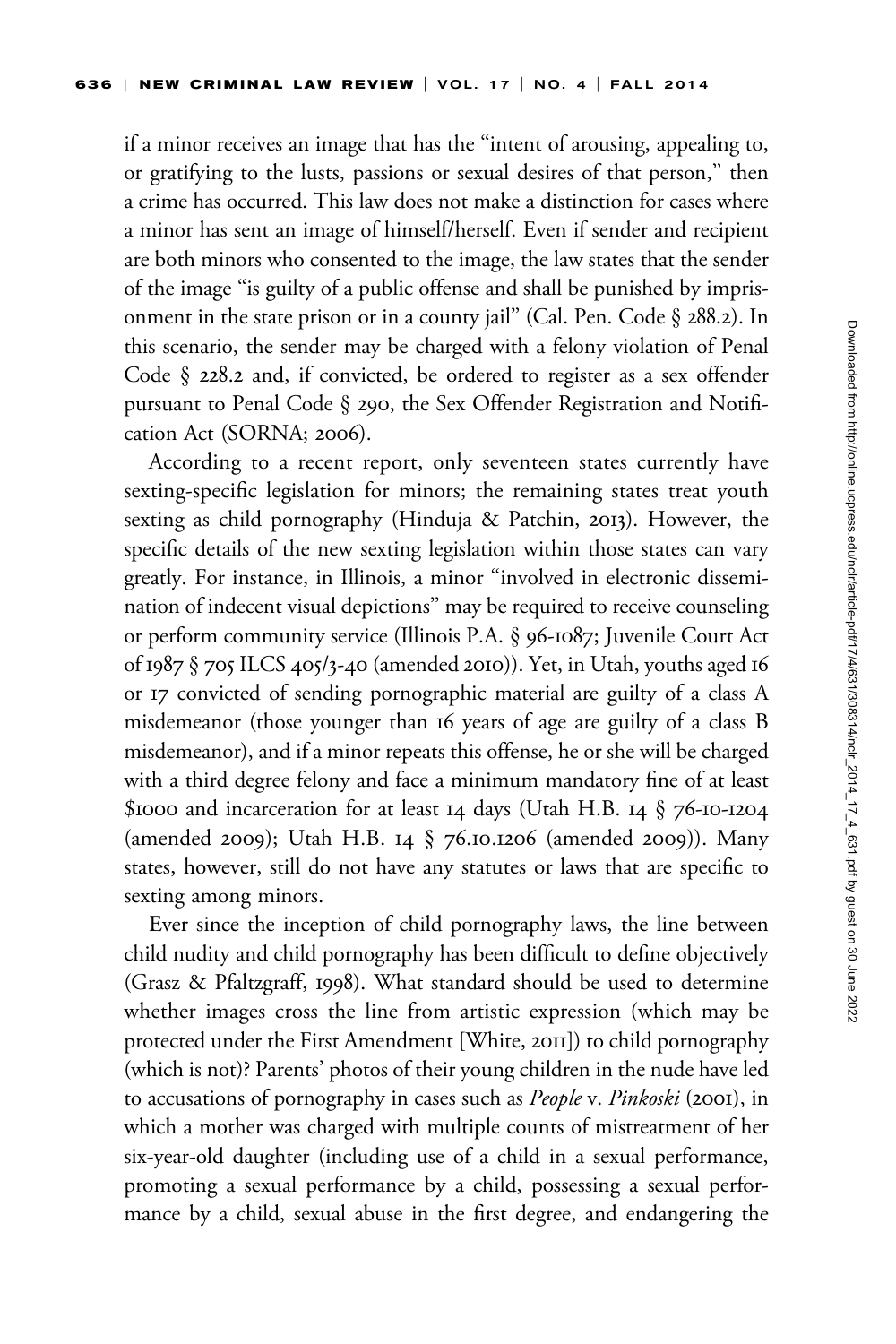welfare of children) for photographs of the girl depicting her bare stomach and chest, bare buttocks, and a frontal view of the girl with her shorts down and shirt pulled up. This case was controversial, given the fact that although the photographs depicted child nudity, they did not depict ''lewd exhibition of the genitals"—a requirement of  $\S$  263.15 (New York v. Ferber, 1982) in order to constitute the photos as pornography.

Similarly, not all sexting cases are clear-cut, either. Undoubtedly, nonconsensual photographs taken and distributed by a third party should be prosecuted more harshly than cases involving self-portraits. Yet, the case of Miller v. Skumanick (2009) demonstrates how self-photos taken by teens on cell phone cameras can lead to criminal prosecution, even when these images are not sent to anyone. In this case, school officials confiscated student cell phones and found two instances of nude and semi-nude teenage girls (in one photo, two teen girls were shown wearing opaque bras; in another, one teenager was shown with a towel wrapped around her exposing her breasts). The District Attorney of that county, George Skumanick Jr., deemed these photographs to be in violation of the child pornography statute in the state of Pennsylvania and informed the parents of the three young girls that felony charges could be brought against the girls and that a guilty verdict could lead to mandatory registration as sex offenders under Meghan's Law. The parents of the girls filed complaints of retaliation and violation of the girls' First Amendment rights to free expression. In March 2009, the United States District Court granted a temporary restraining order against Skumanick. The following year, the Third Circuit Court of Appeals held that the plaintiffs were entitled to preliminary injunctive relief. The girls' lack of intent was an important consideration in this case, as the context under which the photographs were taken was not for the purpose of serving the sexual gratification of another person.

We would also argue that cases that involve shared sexting images between two consenting minors should be handled separately from cases that involve forwarded sexting images to third parties. Yet, not all state legislatures classify cases in this way. So-called ''revenge sexting,''—as demonstrated in the case of Phillip Alpert, an 18-year-old Florida male convicted of child pornography and placed on the sex offender registry for forwarding nude images of his 16-year-old ex-girlfriend to dozens of individuals after a fight between the couple (Feyerick & Steffen, 2009) should, in theory, be treated very differently from the consensual sharing of sexual images, as in the case of A.H. In this case, A.H. took photographs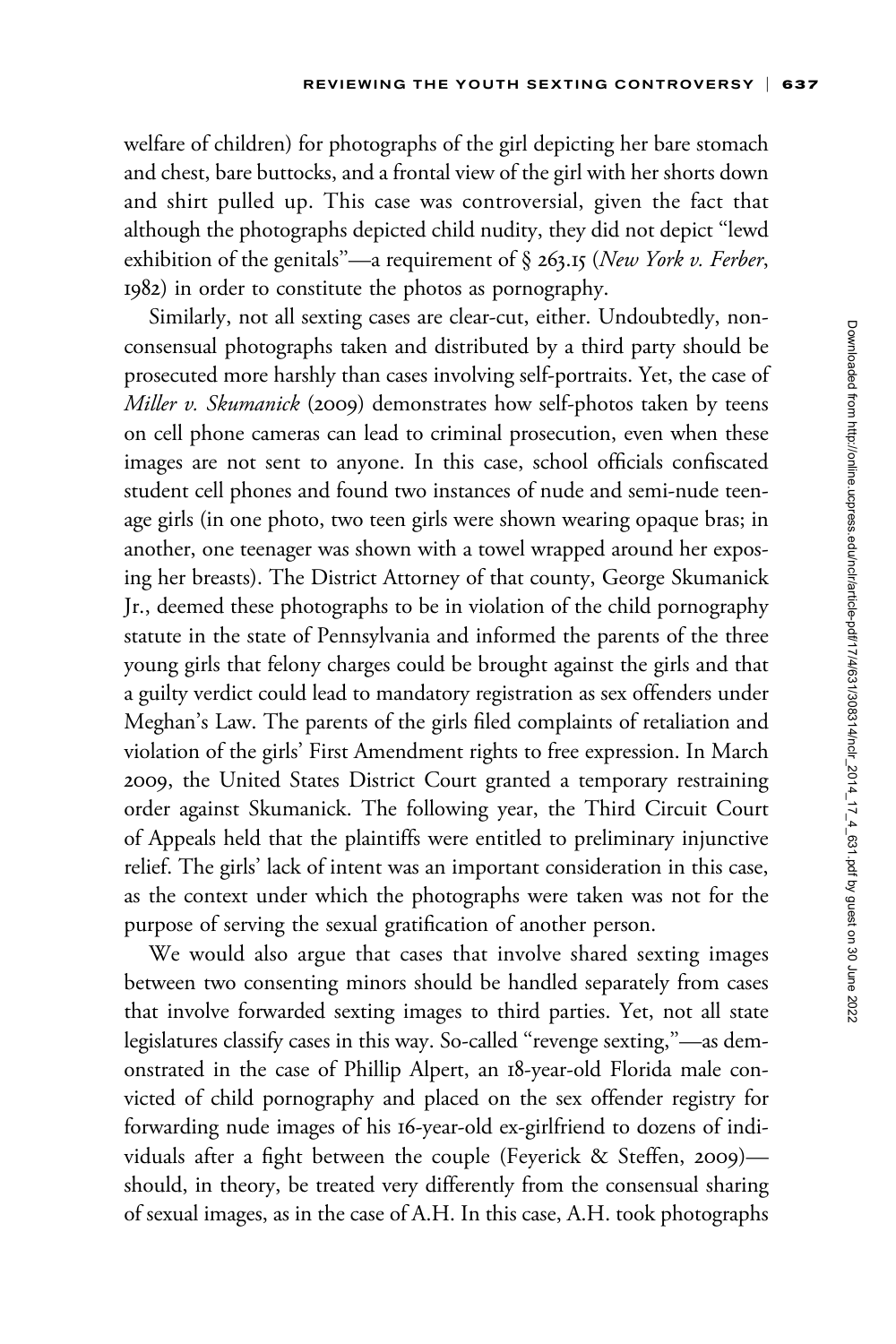with her consenting boyfriend while they engaged in sexual behavior and never sent the images to a third party (A.H. v. Florida, 2007). It was argued that the youths' documentation of their sexual encounter through photographs or videos was not protected free speech. The youths involved in this case, 16-year-old A.H. and her 17-year-old boyfriend J.G.W., were each charged with child pornography for taking pictures of themselves while engaged in sexual activities and later transferring these pictures to their home computer. These images were never shared with a third party and were only meant for personal use. A.H. filed an appeal on the basis that the charges were an unconstitutional violation of her rights to engage in sexual behavior and rights to privacy associated with such actions. This appeal was denied on the basis that the state has a responsibility to protect children from sexual exploitation. The Court determined that even though the pictures were never shared with a third party, it was possible that one of the minors would share these photos at a later time, and therefore, there was not a reasonable expectation of privacy. A.H. argued that because the photos were never shared with a third party, the state did not have a compelling interest in the case. However, based on legislation following New York v. Ferber (1982), the state asserted a compelling interest in preventing the depiction of minors in sexual pictures or videos and protecting minors from their own immature judgment; therefore, the appeal was denied. This case is thus notable for affirming a precedent that even the taking of a sexually explicit photograph of himself or herself by a minor can subject him or her to child pornography charges even if that photograph is never shared.

Importantly, regardless of the vast differences in the circumstances surrounding the cases of Phillip Alpert and A.H., the outcomes were the same: each youth was convicted of (or adjudicated delinquent, in the case of A.H.) child pornography. Cases that involve nonconsensual distribution of images to third parties are likely to have greater opportunity for harm, such as psychological trauma, depression, and suicide, and such distribution is frequently done with the intent to harm the subject; such cases should therefore carry greater consequences within the justice system than cases in which subjects voluntarily (albeit foolishly) allow themselves to be photographed. Yet, as the example above demonstrates, even the *possibility* of future distribution can be considered enough to warrant prosecution of minors who create sexually explicit images of themselves.

Sexting images that are sent between two minors should arguably be viewed differently in the eyes of the law than sexting images that are shared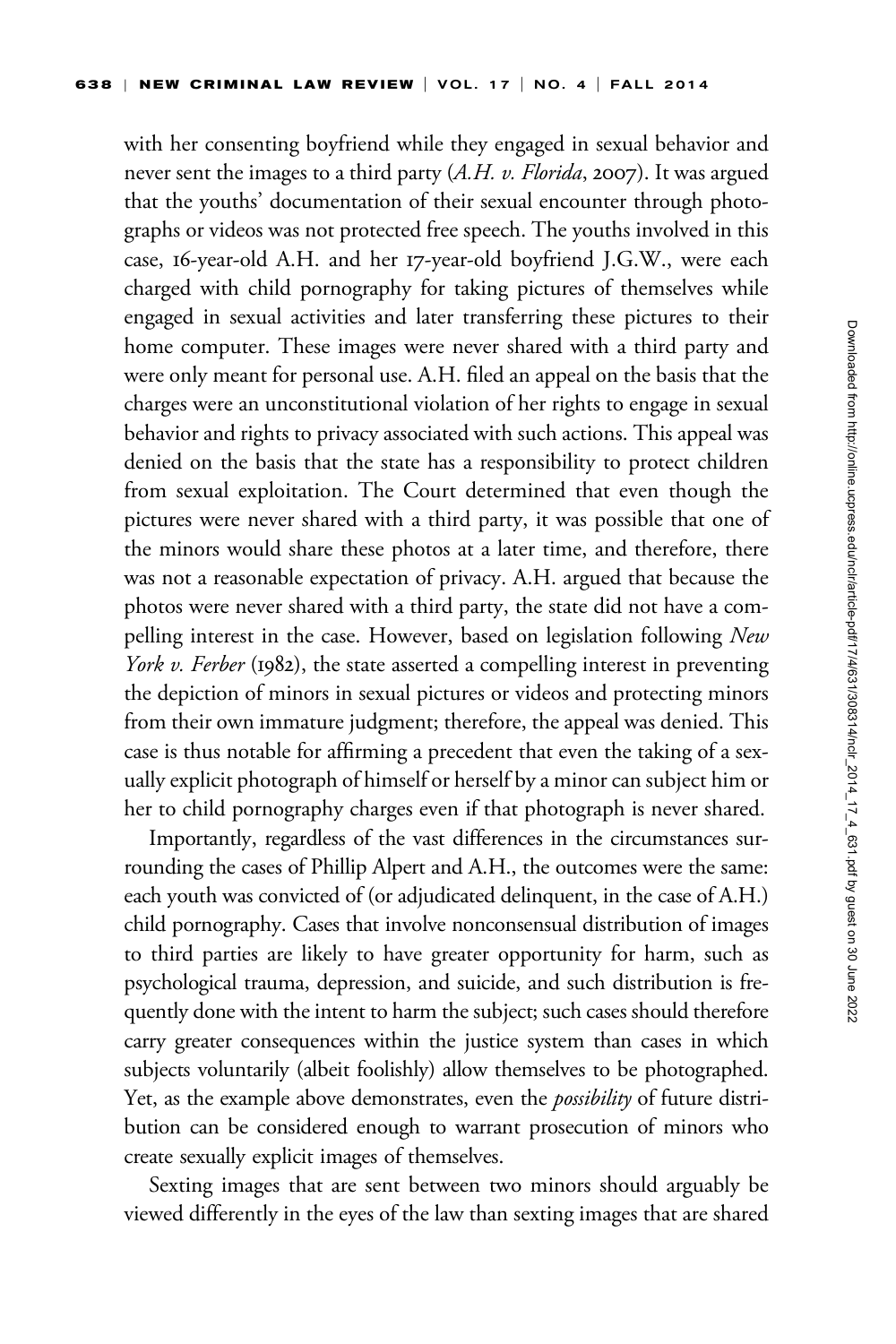between a minor and much older adult. However, legislation was not designed with these differentiations in mind, and many states do not distinguish between these scenarios. In our view, factors such as distribution of images, consent, age of involved parties, and intent should be taken into consideration when prosecuting sexting cases. Some states have enacted legislative changes in the past few years in an effort to address some of these factors. For example, California recently amended a senate bill that essentially makes it a misdemeanor crime to photograph or record another person who is partially or fully nude and then later distribute this image or recording "with the intent to cause serious emotional distress" (Cal. Pen. Code  $\S 647$ , S.B. 255 (amended 2013)). The previous version of this bill outlawed taking such images without the consent or knowledge of the individual depicted in the image; however, the amended bill makes it illegal to distribute such images—even those images obtained with consent—if the distribution violates a reasonable expectation of privacy (Cal. Pen. Code § 647, S.B. 255 (amended 2013)). This represents an important area for future work and a unique opportunity for researchers to inform legal policy regarding the developmental consequences of differing sexting policies on youth.

### IV. RISKS AND CONSEQUENCES OF YOUTH SEXTING

At first glance, sexting may seem like a harmless means of adolescent sexual exploration and a normative form of youth development in the 21st century. Though the activity itself may not be as hazardous as other adolescent risk-taking behaviors (e.g., reckless driving, unprotected sex, drug or alcohol abuse), there are significant secondary social, psychological, and legal risks. In addition, research suggests that sexting may be correlated with other problem behaviors. An online questionnaire study assessed sexting behavior among 763 young adults and found that sexting was positively associated with concurrent use of recreational substances, including alcohol, marijuana, ecstasy, and cocaine (Benotsch, Snipes, Martin, & Bull, 2013). Additionally, individuals who reported engaging in sexting behaviors were found to be more likely than their non-sexting counterparts to engage in risky sexual behavior (operationalized as unprotected sex and sex with multiple partners), controlling for demographic factors, texting behavior, and substance use (Benotsch et al., 2013). Those who engage in sexting are likely those who are already in engaging in other risky behaviors.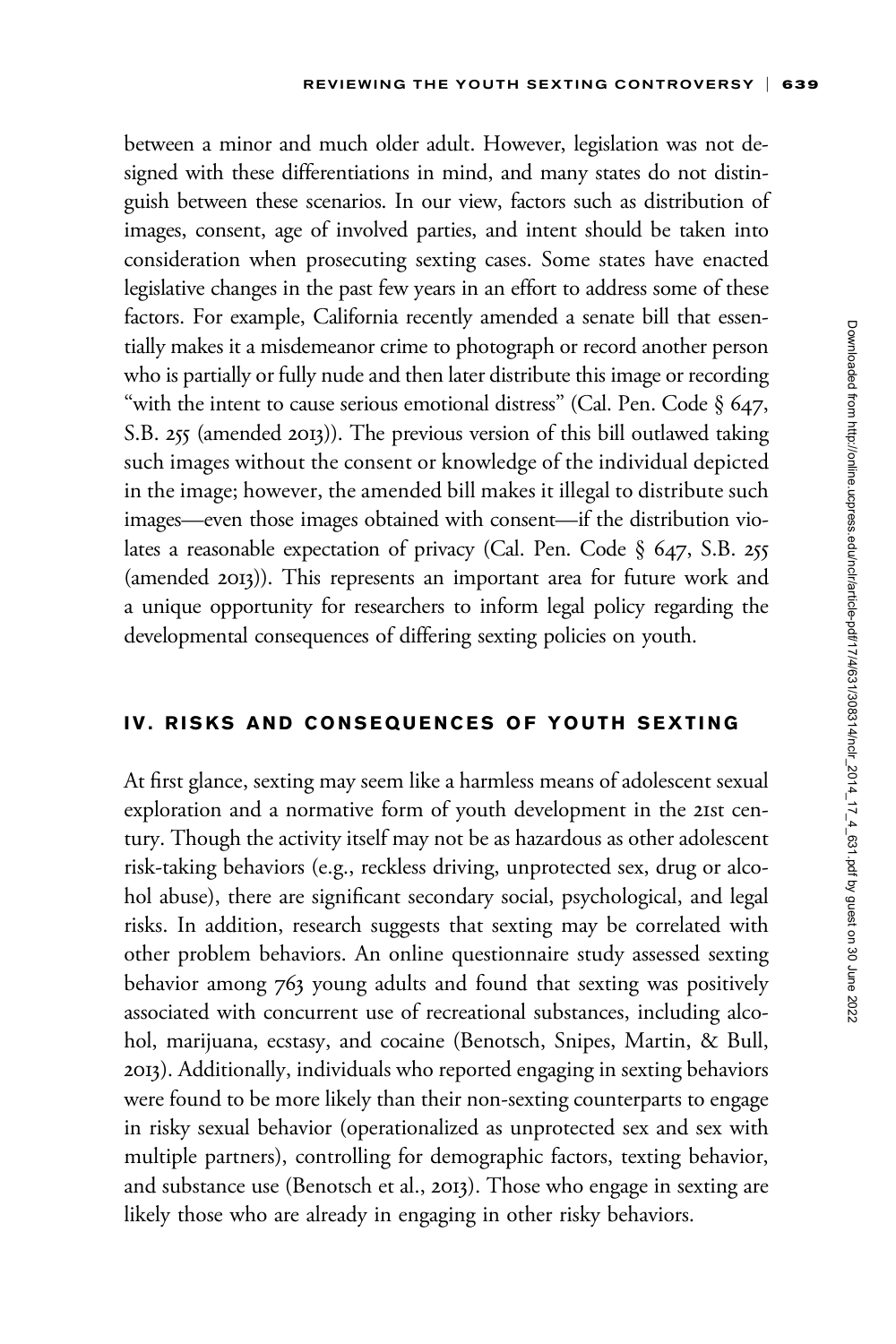The psychological and social risks of youth sexting arise not because of the act itself, but because the images, once transmitted, can be further distributed, leading to embarrassment, shame, and humiliation by peers. Dissemination of explicit images has become a new method of bullying that can lead to tragic consequences. Jessica Logan committed suicide at the age of 18 after being harassed by classmates when the nude photos she shared with her at-the-time boyfriend were later forwarded across the school (Thomas, 2009). Another tragic case involved Hope Whitsell, a 13-year-old girl who sent a picture of her breasts to her boyfriend, only to have the photos forwarded to classmates by another student. Hope was bullied and harassed at school for the image and eventually committed suicide (Kaye, 2010). The psychological trauma caused by bullying can lead to depression, suicidal ideation, and suicide attempts (Klomek, Marrocco, Kleinman, Schonfeld, & Gould, 2007). Together, these studies suggest that, even in the absence of possible legal consequences, sexting may be an unhealthy form of sexual expression that is linked to a number of negative physical, social, and psychological health outcomes.

Depending on state laws, a youth found in violation of child pornography laws may face required registration as a sex offender. The restrictions that come with sex offender registration were developed with the most heinous offenders in mind, but are arguably disproportionate for cases involving minors who streak across a football field, kiss a classmate at school, or send an ill-advised photo of themselves to a boyfriend or girlfriend. Above and beyond the direct consequences of criminal conviction, the lifelong consequences of sex offender registration will influence a youth's living situation and future employment (Cumming & McGrath, 2005), as well as affect the youth's educational opportunities, future relationships, and psychological well-being. Furthermore, public access to sex offender registries in the United States opens the defendant up to be the target of hostility, discrimination, and possibly violence. Levenson and Cotter (2005) examined the occurrence of these types of outcomes, among others, in a study of the effect of Megan's Law on sex offenders. Using a sample of 183 convicted male sex offenders from Florida, Levenson and Cotter found that nearly one third of the participants in the sample had experienced the loss of a job due to their requirement to register as a sex offender, and a full  $33\%$  of the sample had been threatened or harassed by neighbors. Many reported symptoms of internalizing problems, such as feeling stress ( $71\%$ ), isolation and loneliness (64%), and hopelessness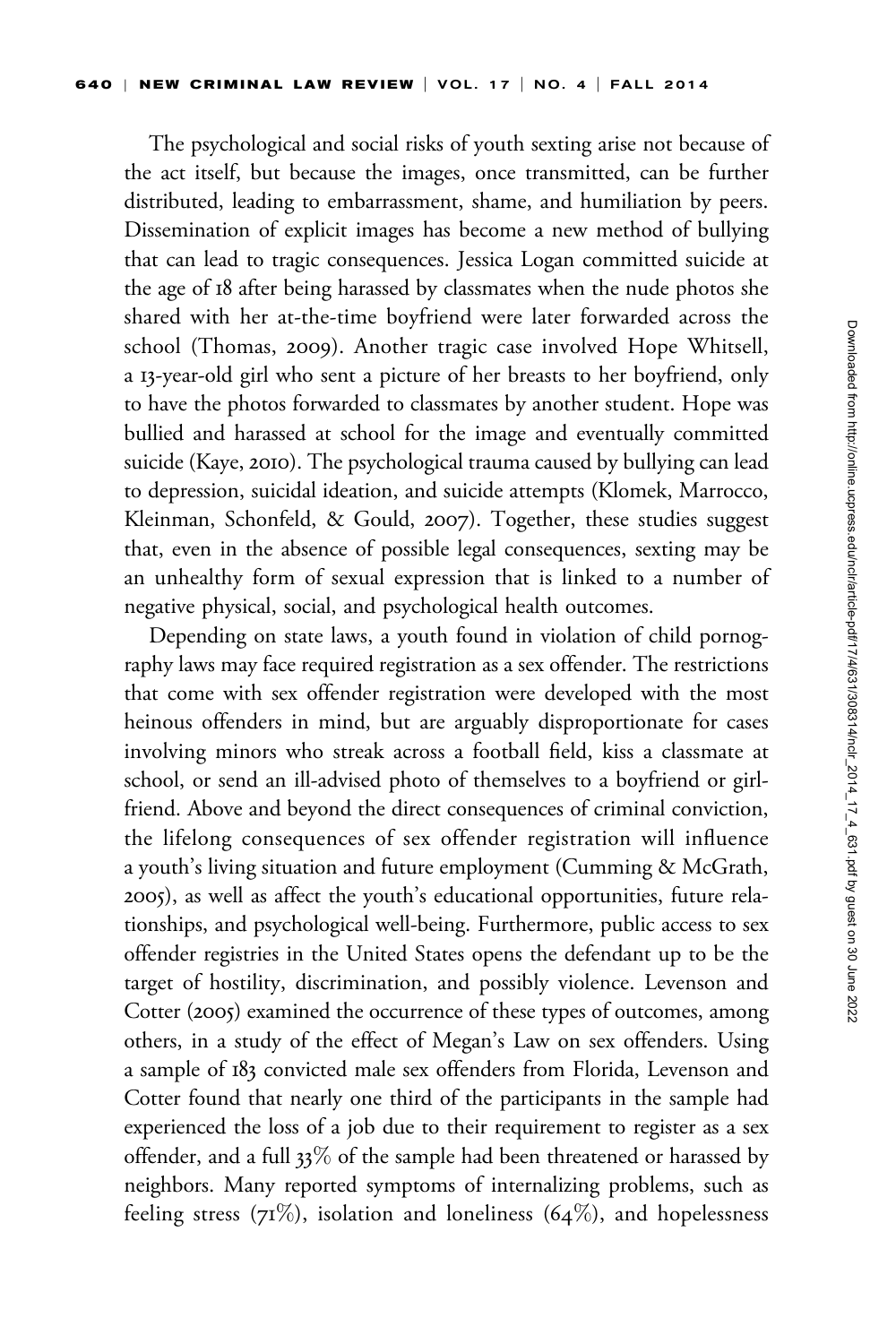$(49\%)$ , as a direct result of their registration status. Clearly, the requirement of registering as a sex offender has the capacity to negatively affect many domains of one's functioning and is likely to have devastating consequences on one's emotional wellbeing.

Youth who are charged with sex offenses for their sexting behavior may be exposed to a wide range of problematic outcomes caused by legislative mandates that were established before sexting became a trend. As addressed by Colbert (2011), sex offender legislation is overly inclusive, and its application to juveniles is problematic. It is likely that the effects of registration will be as distressing, if not more so, among young offenders as among adults. For example, 15-year-old Christian Adamek from Hunstville, Alabama, hanged himself after a school official threatened legal action that could have led to registration as a sex offender for streaking across the football field (Warren, 2013). Unlike adults, adolescents may lack the developmental capacity to effectively manage the severe stress associated with criminal prosecution and sex offender registration. Adolescence is a time of increased risk for depression (Kessler, Avenevoli, & Merikangas, 2001), and stress may exacerbate such risk (Graber & Sontag, 2009). The effects of such legislation, therefore, may be more likely to lead to internalizing problems among adolescents than adults.

#### V. DEVELOPMENTAL CONSIDERATIONS

#### A. Why Do Teens Sext?

In a modern era in which 75% of U.S. teenagers aged 12 to 17 have a cell phone and 73% of teenagers with Internet access use social networking websites (Lenhart, Purcell, Smitt, & Zickuhr, 2010), such technology has become an everyday form of communication among young people. As youth encounter normative transitions associated with adolescent development, such as identity exploration and curiosity about adult romantic relationships, digital technology has become an increasingly popular method of self-expression and sexual experimentation. According to Sullivan's (1953) classic theory of interpersonal development, the adolescent peer network serves as a source of sexual socialization that helps adolescents understand normative sexual behavior and develop a capacity for intimacy. Research supports the idea that sexual exploration during adolescence is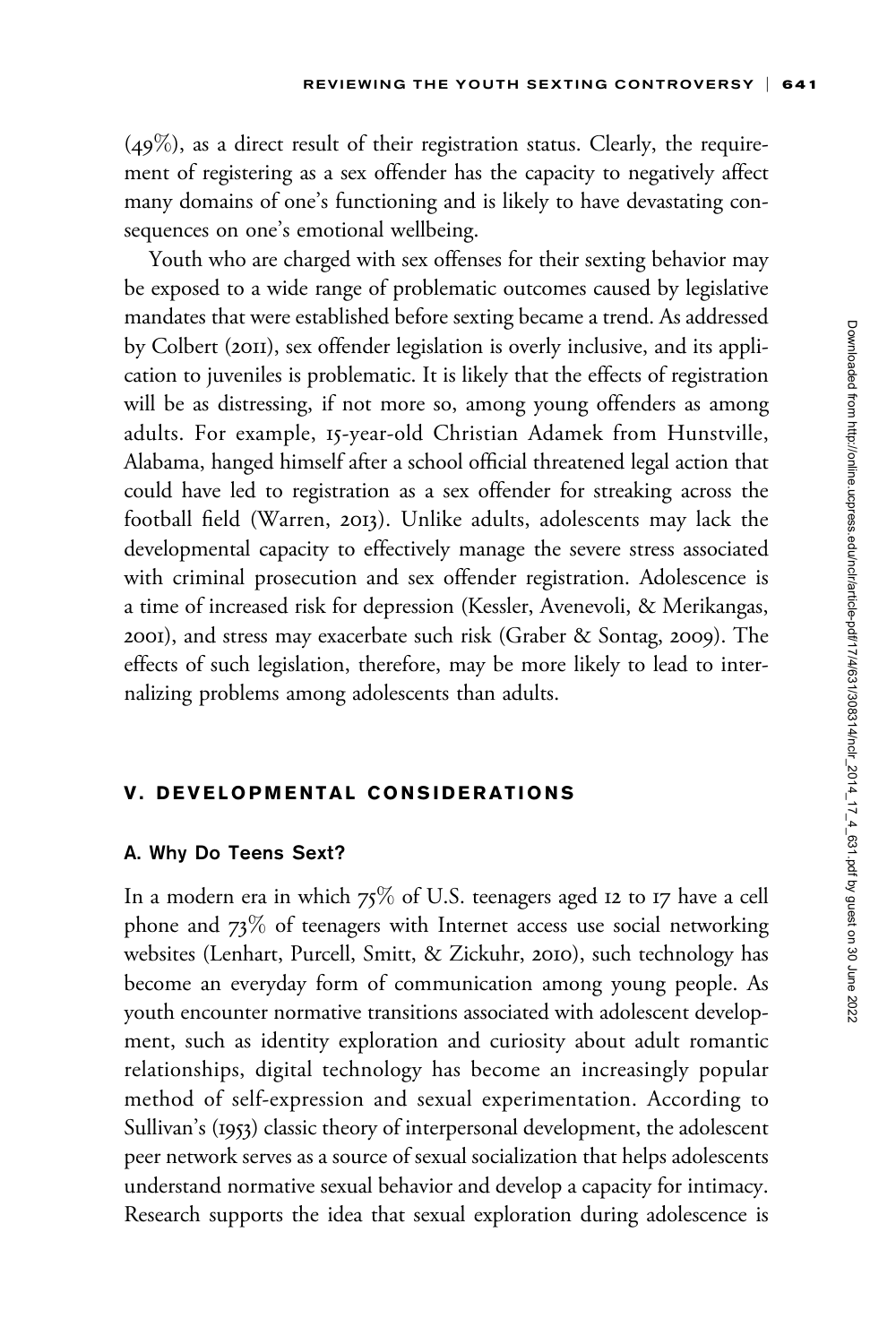normative and that peers play a role in the timing of adolescents' sexual debut (Diamond & Savin-Williams, 2009). Teens refer to their peers to gain a sense of what is ''normal'' and to assess how they compare to those around them; therefore, youths' desire to share their sexual thoughts and urges with their peers through the use of digital messaging is hardly unexpected, given that such technology makes such peer interactions almost effortless.

Although sexuality is a pervasive component of Western culture, many parents and U.S. institutions tend to view adolescent sex as a negative and highly risky behavior (Diamond & Savin-Williams, 2009). Teens receive abstinence-only messages from their schools and churches, yet are bombarded with sexualized media on the television, radio, and Internet on a daily basis. Some argue that sexual exploration should be considered a healthy component of adolescent development (DeLamater & Friedrich, 2002). In fact, in one study of 475 high school seniors, on-time sexual experience (occurring at age 16) was found to be associated with positive well-being, whereas delayed sexual experience (occurring at age 17 or later) was associated with negative well-being (Vrangalova & Savin-Williams, 2011). Given the mixed messages sent to youth in the United States, American adolescents may feel forced to turn to sexual exploration through covert methods as a means of avoiding the watchful eyes of parents or authority figures. This exploration, in and of itself, is not new, but the recent rise in access to direct digital sharing of images has naturally led to the use of sexting as a new method of sexual exploration. American youth are frequently exposed to sexual images in the media, which may influence their attitudes about sexual behavior and about the sharing of their own sexually suggestive images (Malamuth & Impett, 2001). As social norms evolve regarding the acceptability of sexually provocative behavior in mainstream media, and given the increasingly common trend of broadcasting details of one's life on semipublic social media outlets, it is not surprising that the sharing of sexually suggestive self-portraits may be viewed as less taboo among modern adolescents than in previous generations.

As mentioned previously, however, not only is sexting risky to one's social and psychological well-being, but it also carries serious legal consequences for juveniles. Why, then, do they do it, despite these risks? In part, they may not fully understand the legal ramifications. Many teens may be unaware of the gravity of legal consequences that are associated with sexting (Strassberg, McKinnon, Sustaíta, & Rullo, 2013). In a study of sexting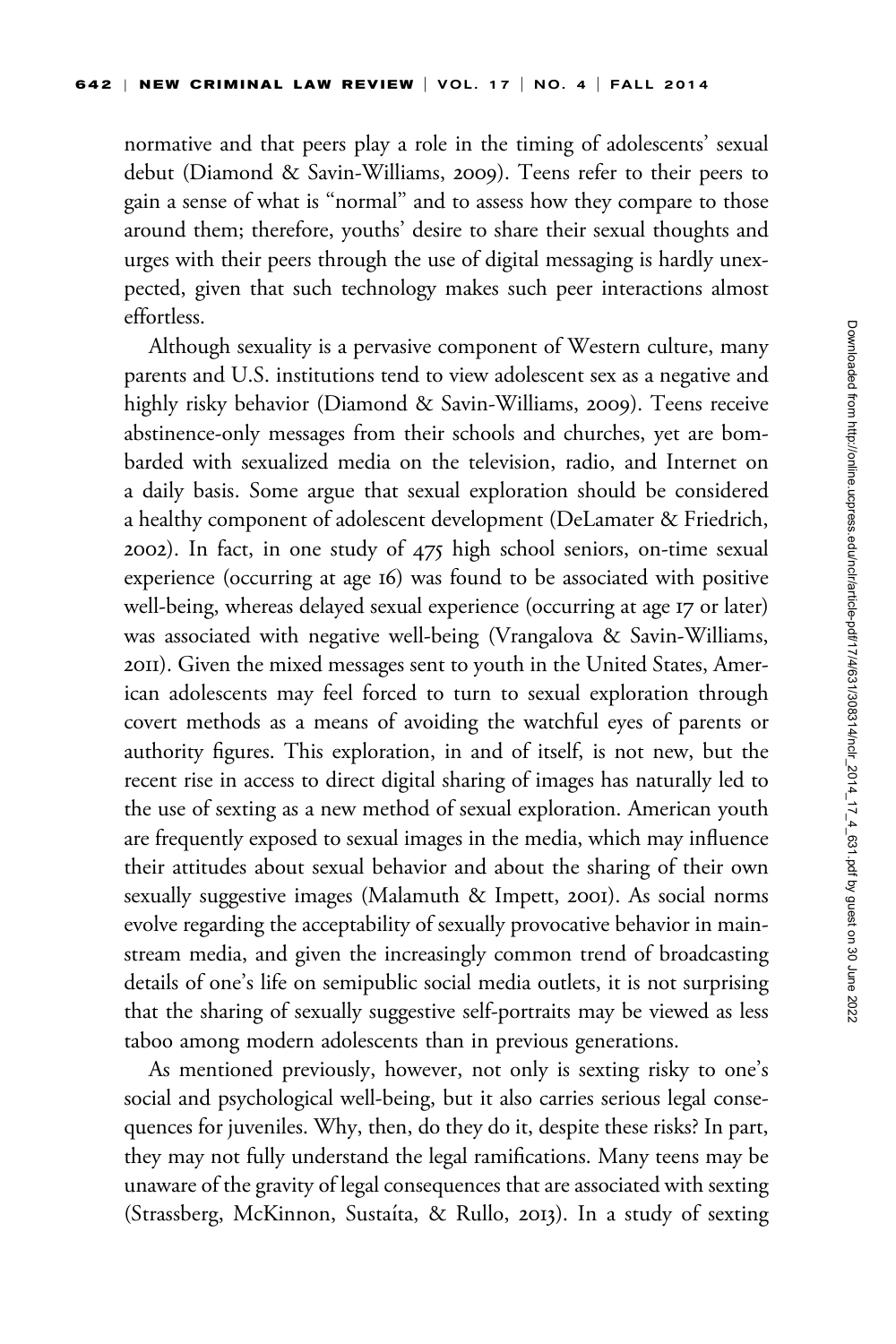behaviors, beliefs, and attitudes among 606 students attending a private high school, Strassberg and colleagues (2013) found that only 58% of those students who answered an open-ended question about the legal consequences of sexting believed the legal consequences to be serious consequences, such as jail time or a child pornography offense. Another study asked a focus group of 123 high school students about their perceptions of the consequences of sexting and found that most focused on the short-term consequences to their social relationships, such as the potential to harm their reputation or affect their popularity standing, and seemed less aware of the possible legal ramifications (Harris, Davidson, Letourneau, Paternite, & Miofsky, 2013).

Teens may also not fully appreciate the likelihood that the trusted boyfriend or girlfriend of today could decide to exact revenge after a bad breakup. But research suggests that even when adolescents understand the risks involved in potentially dangerous activities, they often engage in those activities anyway. In part, the risk itself is a reward. Moreover, adolescents are more finely attuned to considerations involving social relationships, are more susceptible to peer pressure, and are more prone to act impulsively in situations that are emotionally charged. Research has established that adolescents are more likely to take risks than children or adults (Steinberg, 2008). This may be explained by normative increases in sensation-seeking tendencies that occur during adolescence in comparison to other life stages; these increases in sensation seeking are manifested as a greater desire for novel, thrilling, and potentially risky experiences (Arnett, 1992).

Adolescence is sensitive period of development in part from the numerous important changes in brain development that occur during this time, such as changes in grey and white matter density and volume. These brain developments may have important implications for adolescents' behavior and may leave them more likely to engage in risk taking than adults. Decreases in grey matter density are thought to reflect synaptic pruning and myelination (processes that result in more efficient neural circuitry and enhanced processing speed) (Paus, 2005). Changes in grey matter density follow region-specific patterns of development (Giedd et al., 1999), such that regions involving primary functions (e.g., motor and sensory skills) develop first, whereas those that involve higher-order functions occur later (Gogtay et al., 2004; Sowell, Thompson, & Toga, 2004). For example, the prefrontal cortex, an area of the brain involved in decision making, selfcontrol, and planning, is one of the last regions to mature and is not fully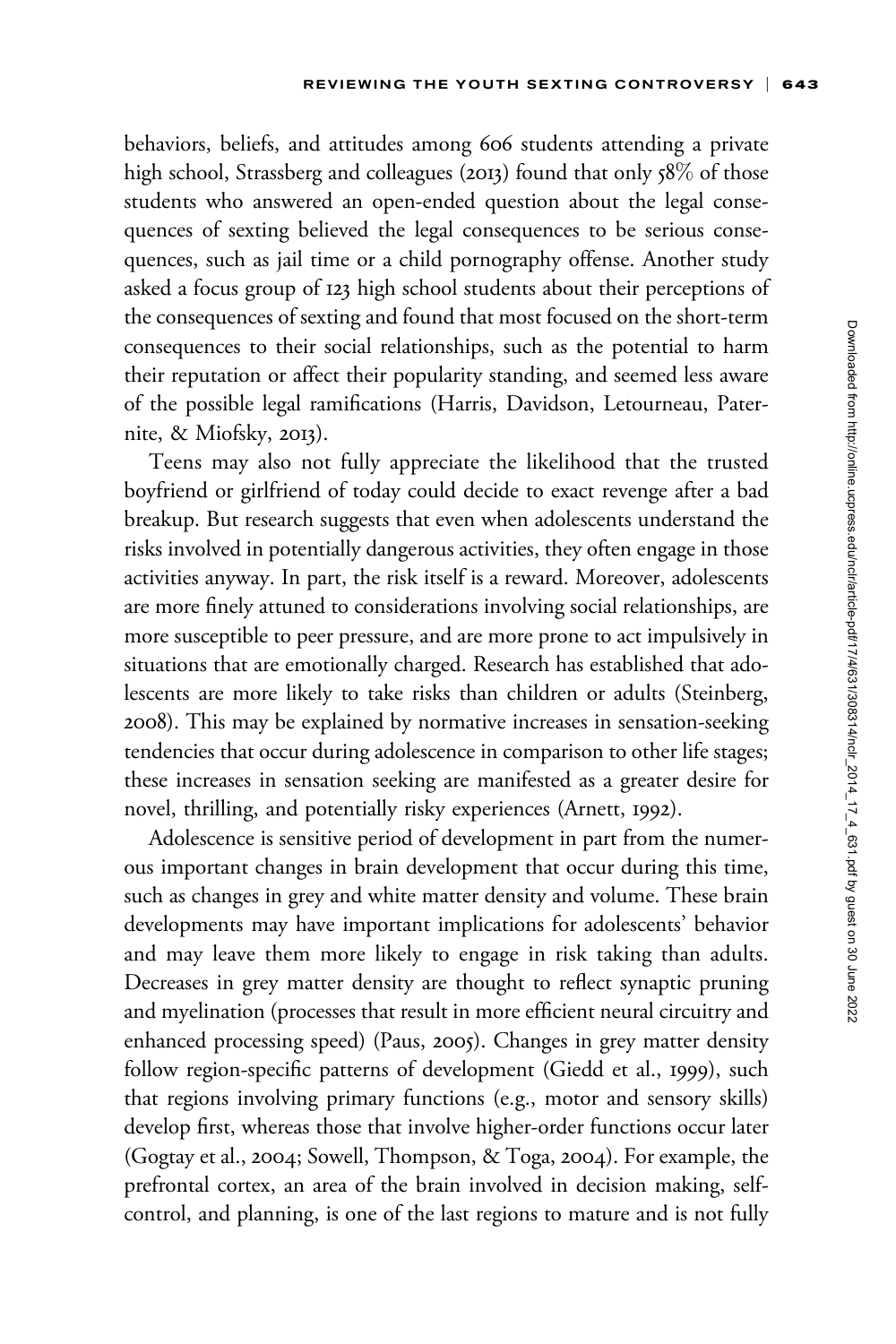developed until early adulthood. Together, these changes in brain structure may facilitate improvements in self-regulation and executive function through adolescence and into early adulthood (Steinberg, 2008). The components of executive functioning most likely to be influenced by the increase in synaptic pruning and myelination in prefrontal brain regions (as demonstrated by white and grey matter changes) are response inhibition, planning, and evaluating potential risks and rewards (Steinberg, 2008). Thus, these brain developments may leave adolescents at risk for impulsive behavior and poor decision making.

The limbic system, implicated in emotional response and reward processing, develops prior to prefrontal brain regions, which are thought to reflect processes involved in self-control and regulation (Casey, Jones, & Hare, 2008). This results in a heightened proclivity to respond to rewards during adolescence, at a time when impulse control is still relatively immature. Thus, for adolescents, the rewarding aspects of sexting may carry more weight than the potential consequences of getting caught. Adolescents' heightened reward sensitivity leaves teens more vulnerable than adults to peer influence, as peers are seen as a highly salient reward (Chein, Albert, O'Brien, Uckert, & Steinberg, 2011). The salience of peer approval or rejection is an important factor that may have particular relevance for adolescents' sexting behavior—most of which is done among friends and present or intended romantic partners (Lenhart, 2009).

#### B. Assessing Adolescent Culpability

In addition to helping shed light on the reasons for youth sexting, developmental science can also inform the debate over the appropriateness of holding juvenile sexters criminally responsible for such behavior. Psychological research has a long-standing tradition of informing public policy and has influenced legislation on many matters relating to adolescent development, including the abolishment of the juvenile death penalty (Roper v. Simmons, 2005), abolishment of juvenile life without parole (Graham v. Florida, 2010; Miller v. Alabama, 2012), and upholding of juveniles' rights to abortion without parental consent (*Hodgson v*. *Minnesota*, 1990). Central to these cases are the issues of youths' capacity for mature judgment and culpability for their actions. Such cases bring adolescents' developmental capacity for mature decision making to the forefront. Research has demonstrated that the extent to which adolescents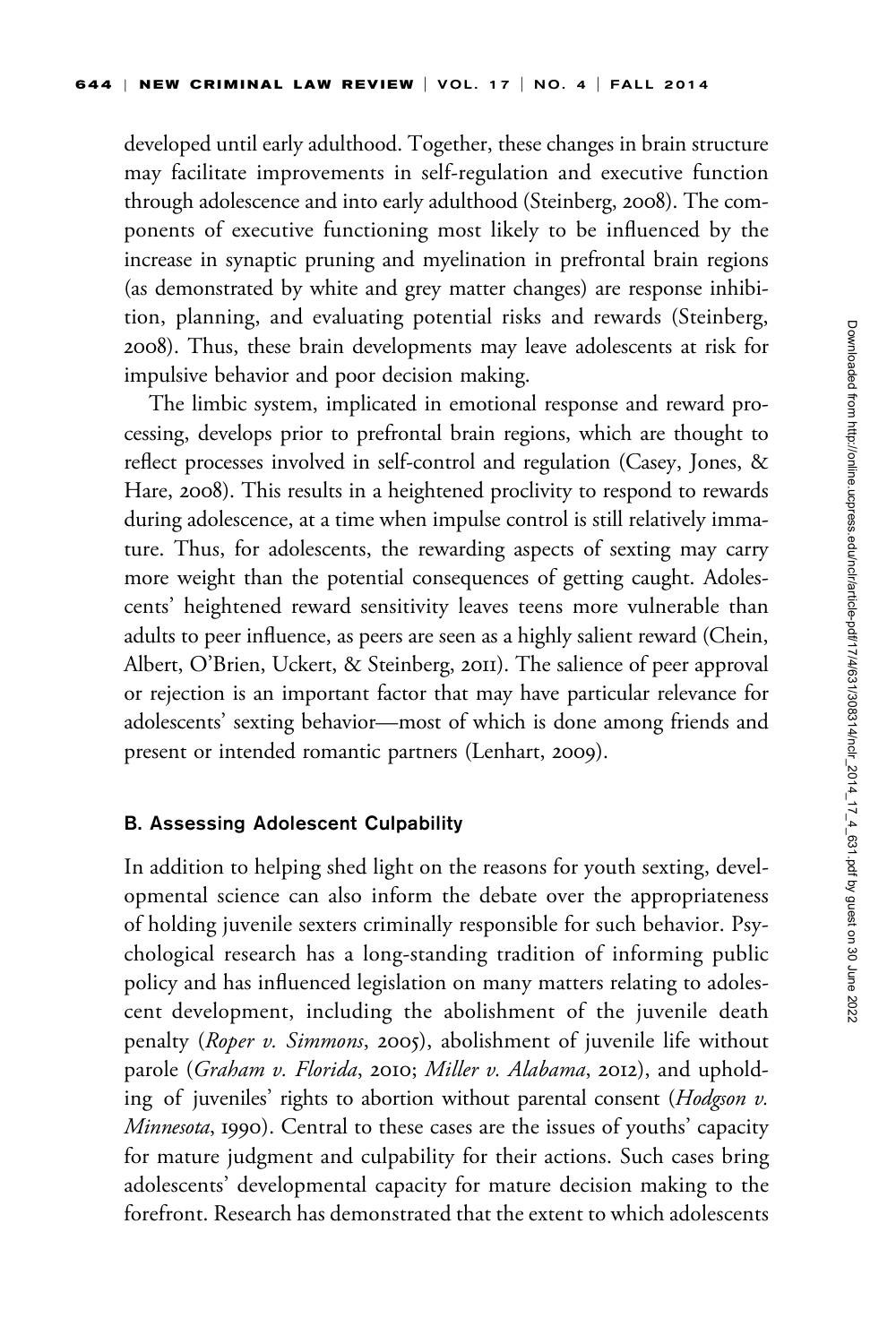can be relied upon to exhibit mature judgment is strongly dependent upon the context in which the decision is made (Steinberg, Cauffman, Woolard, Graham, & Banich, 2009). In situations that allow time for thoughtful, carefully planned decisions, youths demonstrate abilities similar to those of adults. In situations where choices must be made quickly, on the spur of the moment, in the presence of peers, or under emotionally charged conditions, adolescents demonstrate more impulsive and less well-reasoned decision making. Mature decision making under such circumstances requires not only cognitive capabilities but also a number of psychosocial factors such as time perspective, resistance to peer pressure, and impulse control. Such psychosocial factors do not fully develop until late adolescence or early adulthood, so in scenarios where these factors come into play, adolescents demonstrate diminished capacity for mature decision making as compared with adults (Steinberg et al., 2009).

Research demonstrates that, by the age of 16, most adolescents are as capable as adults at cognitively evaluating risk (Cauffman & Steinberg, 2000). Psychosocial maturity, on the other hand, does not fully develop until early adulthood (Steinberg et al., 2009). Developmental studies find that following puberty, although many basic aspects of adolescent cognition reach full maturity (Kuhn, 2009), others, such as executive functioning, continue to improve into adulthood as a result of continued brain connectivity development that occurs during this time (Best, Jones, & Miller, 2009). Juvenile sexting is often motivated by the desire to elicit a favorable reaction from a romantic partner. With the wide availability of cell phone cameras and smart phones, juveniles are capable of snapping a picture and sharing it in an instant. In such situations, teens are faced with a spur of the moment decision about a potentially dangerous act in a context that is both emotionally and socially charged. These are precisely the conditions under which adolescents behave the most impulsively and under which they make the least reliable choices. As a result, adolescents should arguably be considered less culpable than adults who engage in sexting behavior and should be punished less harshly for this behavior.

## CONCLUSIONS AND FUTURE DIRECTIONS

Juvenile sexting is a relatively new phenomenon that has important implications for legal policy and youth development. This review addressed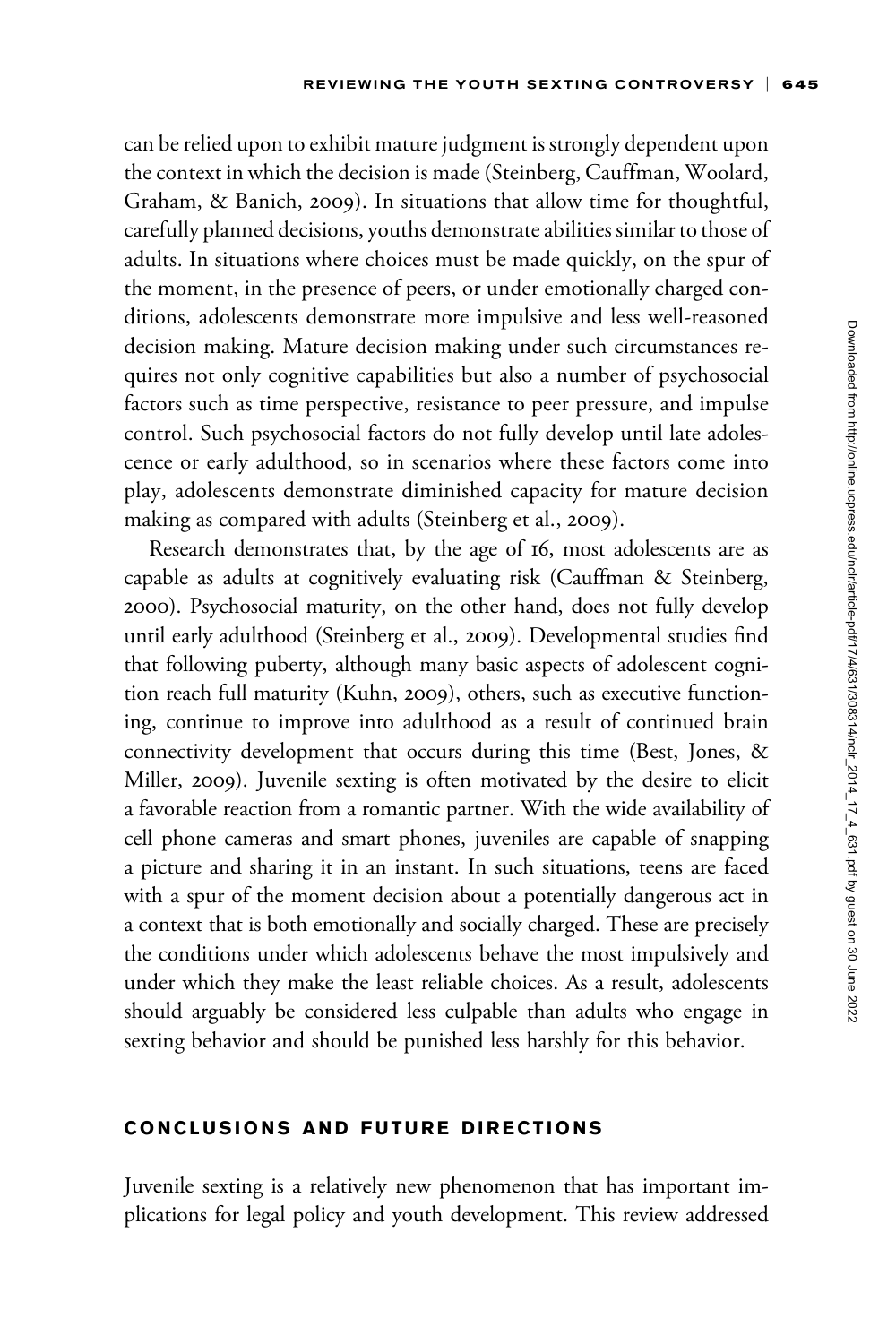three core issues related to juvenile sexting: (1) adolescents' capacity for mature judgments and First Amendment rights, (2) adolescents' diminished culpability and the legal consequences of youth sexting, and (3) the application of child pornography laws to cases of juvenile sexting. Overwhelmingly, the evidence supports the need for a consistent definition of sexting concurrent with a consideration for the many unique circumstances surrounding this behavior. The current research suggests that a "one size fits all'' approach to sexting may be inappropriate; rather, sexting legislation should take into account the specific context of the sexting behavior (noting the ages of the participants, the presence or absence of consent, the medium used for sharing/viewing the images, precisely what the sexting behavior entailed, whether third parties were involved, and the expectation for privacy).

As a relatively new issue, much remains unknown about juvenile sexting, but initial studies indicate that it may be fairly common. Future research using consistent definitions is needed to address issues of prevalence rates and specific sexting behaviors as they relate to youths' wellbeing. Longitudinal studies assessing the long-term consequences of youth sexting will play a critical role in understanding the implications of this behavior more fully. Also, additional research is needed to determine youths' awareness of the potential legal consequences associated with sexting and how such awareness affects their sexting behavior. A groundbreaking study by Strassberg and colleagues (2013) was the one of the first to address youths' knowledge of sexting consequences; however, it was limited by the fact that only 26.8% of the sample answered the question pertaining to the potential costs associated with sexting. It is unclear if students skipped this question because of their lack of knowledge on the topic or for some other reason. Further study of youths' understanding of legal consequences could provide much needed clarity and have important practical implications, such as improving awareness through educational interventions.

Changes to child pornography laws, as they relate to juvenile sexting, have been proposed to address fundamental differences between youth sexting and the creation, distribution, or possession of child pornography. In the authors' opinions, charging youth sexters as child pornographers violates the original intention of child pornography laws and may have severe consequences for youth development. Child sex laws and child pornography laws were developed to protect children; yet, when they are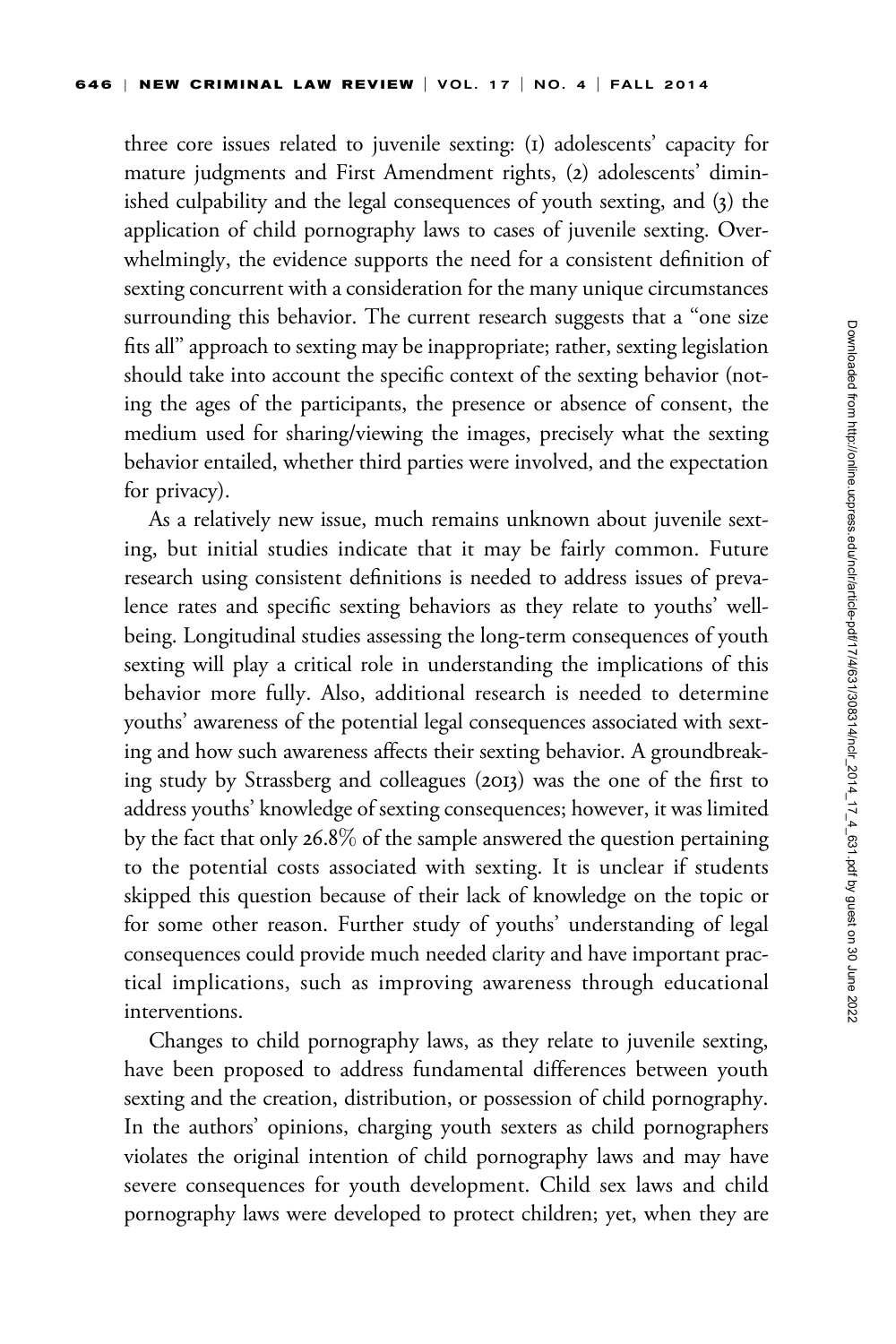simultaneously used to prosecute children, they have the potential to do more harm than good. Based on current interpretations of the law in some states, a minor who engages in sexting can be charged with a felony offense and in some cases be required to register as a sex offender. We assert that this is a misappropriation of justice. It is our position that adolescents should be considered less culpable for their sexting behavior than adults and that the response to such behavior should be developmentally appropriate. Developmental science provides evidence that supports this position: (1) Adolescents are psychosocially immature, making them vulnerable to peer influence, impulsive, and likely to make poor decisions when placed in emotionally salient situations. (2) Brain development is not complete until adulthood, leaving adolescence a time in which youth are prone to risk taking.

The requirement of registering as a sex offender can have disastrous effects on youths' development. Some states have attempted to remedy this by amending their child pornography statutes to have more specific language or by creating sexting-specific legislation for juveniles that is less punitive in nature. It is our recommendation that more states follow suit in creating sexting legislation for minors that relies more on intervention than on punishment. The Office of Juvenile Justice and Delinquency Prevention has proposed a framework that draws on developmental science to outline strategies for the prevention of youth sexting (Harris et al., 2013). Their findings suggest harsh disciplinary actions or legal consequences are not likely to be successful in preventing youth sexting; rather, the report recommends prevention approaches that rely on the integral role of families, peers, and the community. Unfortunately, legislative changes have been reactive in dealing with juvenile sexting, leading youth to become ensnared within the justice system. In the future, legislators and developmental researchers need to work together collaboratively so that science may proactively inform laws in a manner that protects the best interest of affected youths.

#### REFERENCES

Adam Walsh Child Protection and Safety Act of 2006, Pub. L. 109-248 § H.R. 4472 (2006). A.H. v. Florida, 1D06-0162 (Flo. Ct. App. 2007).

Almanzar, Y. (2008, December 16). 27 years later, case is closed in slaying of abducted child. The New York Times. Retrieved from [http://www.nytimes.com/](http://www.nytimes.com/2008/12/17/us/17adam.html?_r=0)2008/12/17/us/17adam. html?  $r=0$  $r=0$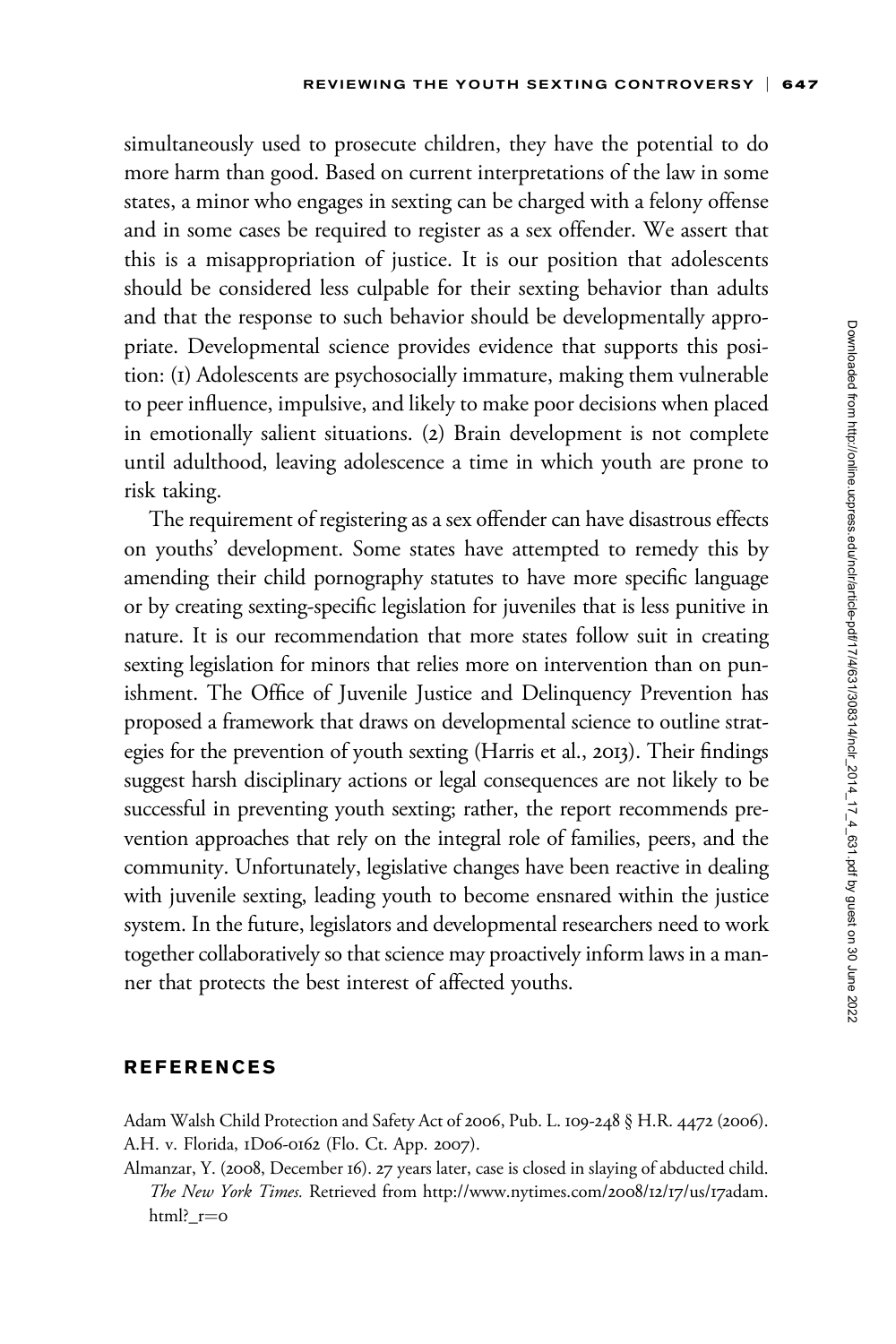- Arcabascio, C. (2009–2010). Sexting and teenagers: OMG R U going 2 jail??? Richmond Journal of Law & Technology, 16(3), 1-43. Retrieved from [http://jolt.richmond.edu/v](http://jolt.richmond.edu/v16i3/article10.pdf)16i3/ [article](http://jolt.richmond.edu/v16i3/article10.pdf)10.pdf
- Arnett, J. J. (1992). Socialization and adolescent reckless behavior: A reply to Jessor. Developmental Review, 12, 391–409. Retrieved from [http://dx.doi.org/](http://dx.doi.org/10.1016/0273-2297(92)90015-T)10.1016/0273- 2297(92)[90015](http://dx.doi.org/10.1016/0273-2297(92)90015-T)-T
- Barry, J. L. (2010). The child as victim and perpetrator: Laws punishing juvenile "sexting." Vanderbilt Journal of Entertainment and Technology Law, 13, 129–153.
- Benotsch, E. G., Snipes, D. J., Martin, A. M., & Bull, S. S. (2013). Sexting, substance use, and sexual risk behavior in young adults. Journal of Adolescent Health, 52, 307-313. Retrieved from [http://dx.doi.org/](http://dx.doi.org/10.1016/j.jadohealth.2012.06.011)10.1016/j.jadohealth.2012.06.011
- Best, J. R., Jones, L. L., & Miller, P. H. (2009). Executive functions after age 5: Changes and correlates. *Developmental Review*, 29(3), 180-200. doi:10.1016/j.dr.2009.05.002
- Boyer, B. (2011, June 15). In case that led to Megan's law, Timmendequas may appeal, arguing poor counsel. The Philadelphia Inquirer. Retrieved from [http://articles.](http://articles.philly.com/2011-06-15/news/29660659_1_jesse-timmendequas-megan-kanka-richard-kanka) philly.com/2011-06-15/news/29660659\_1[\\_jesse-timmendequas-megan-kanka-richard](http://articles.philly.com/2011-06-15/news/29660659_1_jesse-timmendequas-megan-kanka-richard-kanka)[kanka](http://articles.philly.com/2011-06-15/news/29660659_1_jesse-timmendequas-megan-kanka-richard-kanka)
- Cal. Pen. Code § 288.2.
- Cal. Pen. Code § 647 (S.B. 255, amended 2013).
- Gasey, B. J., Jones, R. M., & Hare, T. A. (2008). The adolescent brain. Annals of the New York Academy of Science, 1124, 111–126. doi:10.1196/annals.1440.010
- Cauffman, E., & Steinberg, L. (2000). (Im)maturity of judgment in adolescence: Why adolescents may be less culpable than adults. Behavioral Sciences and the Law, 18, 741–760.
	- Chein, J., Albert, D., O'Brien, L., Uckert, K., & Steinberg, L. (2011). Peers increase adolescent risk taking by enhancing activity in the brain's reward circuitry, Developmental Science, 14(2), F1–F10. doi:10.1111/j.1467-7687.2010.01035.x
	- Colbert, R. (2011). Discrimination needed: The over-inclusive definition of who is a sex offender. Journal of Criminal Psychology, 1(1), 43–50. Retrieved from [http://dx.doi.org/](http://dx.doi.org/10.1108/20093829201100005)10. 1108/[20093829201100005](http://dx.doi.org/10.1108/20093829201100005)
	- Cumming, G., & McGrath, R. (2005). Supervision of the sex offender: Community management, risk assessment, and treatment (2nd ed.). Brandon, VT: Safer Society Press.
- DeLamater, J., & Friedrich, W. N. (2002). Human sexual development. Journal of Sex Research, 39, 10–14. doi:10.1080/00224490209552113
	- Diamond, L., & Savin-Williams, R. (2009). Adolescent sexuality. In R. M. Lerner & L. Steinberg (Eds.) Handbook of adolescent psychology, Vol. 1: Individual bases of adolescent development (3rd ed., pp. 479–523). Hoboken, NJ: Wiley.
	- Drouin, M., Vogel, K. N., Surbey, A., & Stills, J. R. (2013). Let's talk about sexting, baby: Computer-mediated sexual behavior among young adults. Computers in Human Behavior, 29(5), A25-A30. Retrieved from [http://dx.doi.org/](http://dx.doi.org/10.1016/j.chb.2012.12.030)10.1016/j.chb.2012.12.030
	- Feyerick, D., & Steffen, S. (2009, April 8). ''Sexting'' lands teen on sex offender list. Cable News Network. Retrieved from [http://www.cnn.com/](http://www.cnn.com/2009/CRIME/04/07/sexting.busts/)2009/CRIME/04/07/sexting. [busts/](http://www.cnn.com/2009/CRIME/04/07/sexting.busts/)
	- Giedd, J. N., Blumenthal, J., Jeffries, N. O., Castellanos, F. X., Liu, H., Zijdenbos, A., ... & Rapaport, J. L. (1999). Brain development during childhood and adolescence: A longitudinal MRI study. Nature, 2(10), 861–863. doi:10.1038/13158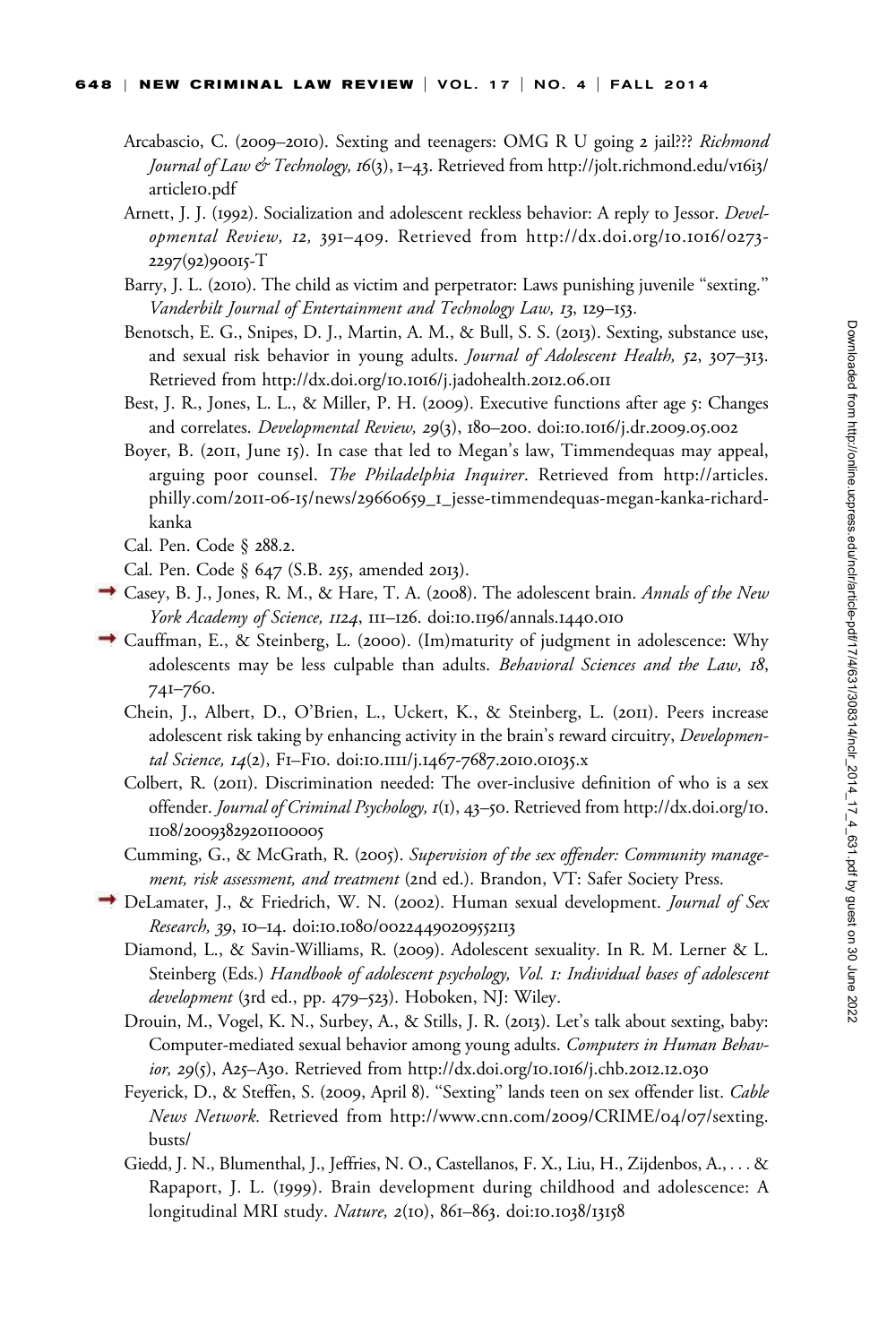- Gogtay, N., Giedd, J. N., Lusk, L., Hayashi, K. M., Greenstein, D., Vaituzis, A. C., ... & Thompson, P. M. (2004). Dynamic mapping of human cortical development during childhood through early adulthood. Proceedings of the National Academy of Sciences in the United States of America, 101(21), 8174–8179. doi:10.1073/pnas.0402680101
	- Graber, J. A., & Sontag, L. M. (2009). Internalizing problems during adolescence. In R. Lerner & L. Steinberg (Eds.), Handbook of adolescent psychology (pp. 642–682). New York, NY: Wiley.
	- Graham v. Florida, 560 U.S. 48 (2010).
	- Grasz, L. S., & Pfaltzgraff, P. J. (1998). Child pornography and child nudity: Why and how states may constitutionally regulate the production, possession, and distribution of nude visual depictions of children. Temple Law Review, 71, 609–635.
	- Harris, A. J., Davidson, J., Letourneau, E., Paternite, C., & Miofsky, K. T. (2013). Building a prevention framework to address teen ''sexting'' behaviors. Office of Juvenile Justice and Delinquency Prevention. National Criminal Justice Reference Service (No. 244001).
	- Haynes, A. M. (2012). The age of consent: When is sexting no longer ''speech integral to criminal conduct''? Cornell Law Review, 97, 369–404. Retrieved from [http://ssrn.com/](http://ssrn.com/abstract=1744648) [abstract](http://ssrn.com/abstract=1744648) $=$ [1744648](http://ssrn.com/abstract=1744648)
	- Hinduja, S., & Patchin, J. W. (2013). Sexting laws: A brief review of state sexting laws and policies. Cyberbullying Research Center. Retrieved from [http://cyberbullying.us/state](http://cyberbullying.us/state-sexting-laws/)[sexting-laws/](http://cyberbullying.us/state-sexting-laws/)
	- Hodgson v. Minnesota, 497 U.S. 417 (1990).
	- Illinois P.A. § 96-1087 (eff. 1/1/11).
	- Juvenile Court Act of 1987 § 705 ILCS 405/3-40 (amended 2010).
	- Kaye, R. (2010, October 7). How a cell phone picture led to girl's suicide. Cable News Network. Retrieved from [http://www.cnn.com/](http://www.cnn.com/2010/LIVING/10/07/hope.witsells.story/)2010/LIVING/10/07/hope.witsells. [story/](http://www.cnn.com/2010/LIVING/10/07/hope.witsells.story/)
- $\rightarrow$  Kessler, R. C., Avenevoli, S., & Merikangas, K. (2001). Mood disorders in children and adoelscents: An epidemiologic perspective. Biological Psychiatry, 49, 1002-1014.
	- Klomek, A. B., Marrocco, F., Kleinman, M., Schonfeld, I. S., & Gould, M. S. (2007). Bullying, depression, and suicidality in adolescents. Journal of the American Academy of Child and Adolescent Psychiatry,  $46(i)$ ,  $40-49$ .
	- Kuhn, D. (2009). Adolescent thinking. In R. Lerner & L. Steinberg (Eds.), Handbook of adolescent psychology (3rd ed., pp. 151-185). New York: Wiley.
	- Lenhart, A. (2009). How and why minor teens are sending sexually suggestive nude or nearly nude images via text messaging. Washington, DC: Pew Internet & American Life Project.
	- Lenhart, A., Purcell, K., Smith, A., & Zickuhr, K. (2010). Social media and mobile internet use among teens and young adults. Washington, DC: Pew Internet & American Life Project.
	- Leshnoff, J. (2011, June). Sexting not just for kids. AARP The Magazine. Retrieved from [http://www.aarp.org/relationships/love-sex/info-](http://www.aarp.org/relationships/love-sex/info-11-2009/sexting_not_just_for_kids.html)11-2009/sexting\_not\_just\_for\_kids. [html](http://www.aarp.org/relationships/love-sex/info-11-2009/sexting_not_just_for_kids.html)
	- Levenson, J. S., & Cotter, L. P. (2005). The effect of Megan's Law on sex offender reintegration. *Journal of Contemporary Criminal Justice*,  $2I(1)$ ,  $49-66$ . doi:10.1177/ 1043986204271676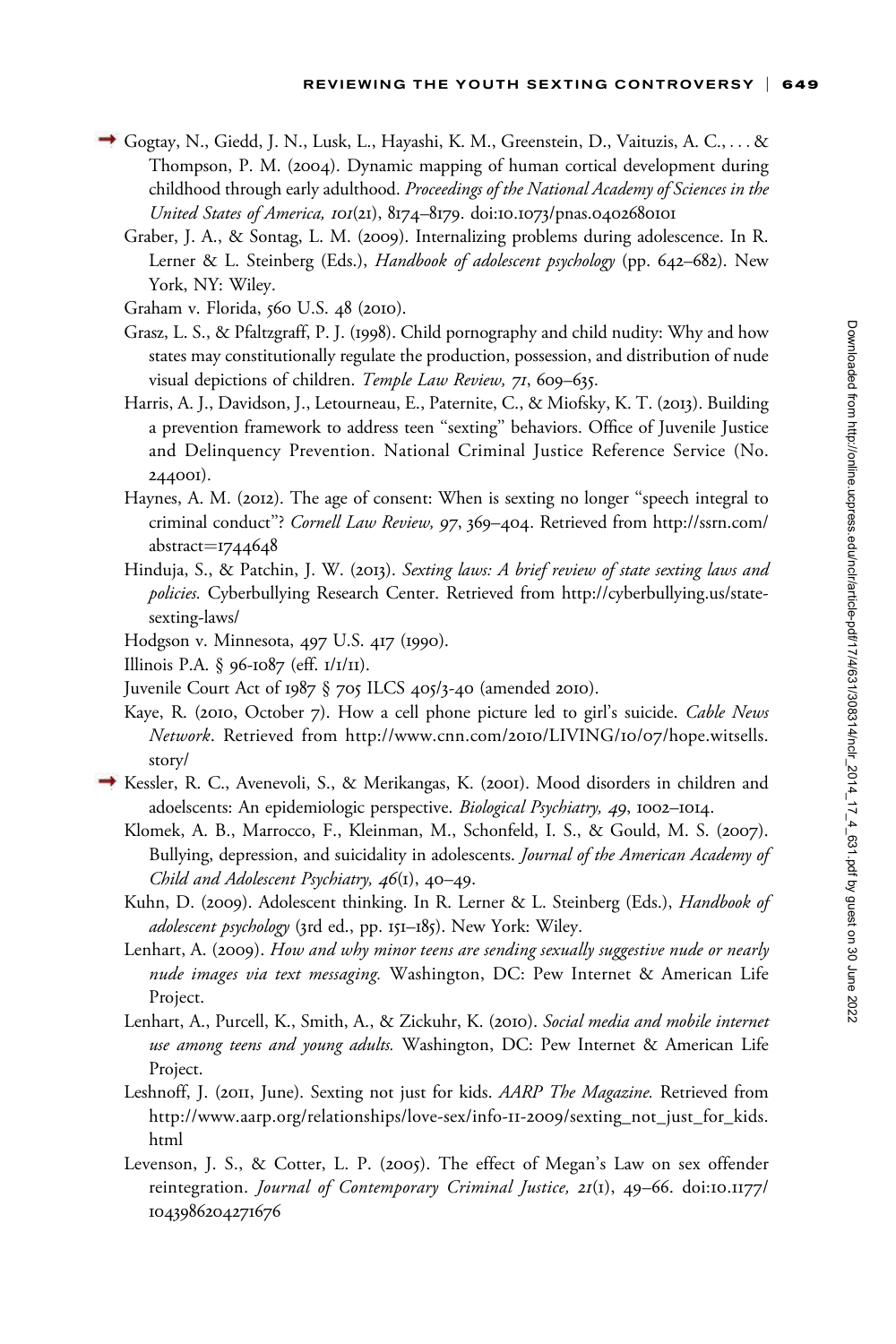- Malamuth, N. M., & Impett, E. A. (2001). Research on sex in the media: What do we know about effects on children and adolescents? In D. G. Singer & J. L. Singer (Eds.), Handbook of Children and the Media (pp. 269-287). Thousand Oaks, CA: Sage.
- McLaughlin, J. H. (2010). Crime and punishment: Teen sexting in context. Penn State Law  $Review, II5(1), I35-181.$
- Memoirs v. Massachusetts, 383 U.S. 13 (1966).
- Miller v. Alabama, 567 U.S. \_\_\_, 132 S. Ct. 2455, 183 L. Ed. 2d 407 (2012).
- Miller v. California, 413 U.S. 15 (1973).
- Miller v. Skumanick, No. 3:09CV540, 605 F. Supp. 2d 634, 640 (M.D. Pa. 2009).
- Mitchell, K. J., Finkelhor, D., Jones, L. M., & Wolak, J. (2012). Prevalence and characteristics of youth sexting: A national study. *Pediatrics*, 129, 13–20. doi:10.1542/peds.2011-1730
- New York v. Ferber, 458 U.S. 747 (1982).
- $\rightarrow$  Paus, T. (2005). Mapping brain maturation and cognitive development during adolescence. Trends in Cognitive Sciences, 9(2), 60–68. http://dx.doi.org/10.1016/j.tics.2004.12.008 People v. Pinkoski, 300 A.D. 2d 834 (N.Y. App. Div. 2001).
	- Roper v. Simmons, 543 U.S. 551 (2005).
	- Roth v. United States, 354 U.S. 476 (1957).
	- Sex Offender Registration and Notification Act (SORNA), Title 18 § 2250 (2006).
	- Sowell, E. R., Thompson, P. M., & Toga, A. W. (2004). Mapping changes in the human cortex throughout the span of life. The Neuroscientist,  $I O(4)$ , 372-392. doi:10.1177/ 1073858404263960
- Steinberg, L. (2008). A social neuroscience perspective on adolescent risk-taking. *Develop*mental Review, 28(1), 78–106. doi:10.1016/j.dr.2007.08.002
	- Steinberg, L., Cauffman, E., Woolard, J., Graham, S., & Banich, M. (2009). Are adolescents less mature than adults? Minors' access to abortion, the juvenile death penalty, and the alleged APA "flip-flop." American Psychologist,  $64(7)$ ,  $583-594$ . doi:10.1037/ a0014763
	- Strassberg, D. S., McKinnon, R. K., Sustaíta, M. A., & Rullo, J. (2013). Sexting by high school students: An exploratory and descriptive study. Archives of Sexual Behavior, 42, 15–21. doi:10.1007/s10508-012-9969-8
	- Sullivan, H. S. (1953). The interpersonal theory of psychiatry. New York: Norton.
	- Temple, J. R., Paul, J. A., van den Berg, P., Le, V. D., McElhany, A., & Temple, B. W. (2012). Teen sexting and its association with sexual behaviors. Archives of Pediatric  $\mathcal{O}$ Adolescent Medicine, 166(9), 828-833. doi:10.1001/archpediatrics.2012.835.
	- Thomas, M. (2009, December 7). Teen hangs herself after harassment for a 'sexting' message, parents say. Courthouse News Service. Retrieved from [http://www.courthousenews.com/](http://www.courthousenews.com/2009/12/07/Teen_Hangs_Herself_After_Harassment_For_a_Sexting_Message_Parents_Say.htm) 2009/12/07[/Teen\\_Hangs\\_Herself\\_After\\_Harassment\\_For\\_a\\_Sexting\\_Message\\_Parents\\_](http://www.courthousenews.com/2009/12/07/Teen_Hangs_Herself_After_Harassment_For_a_Sexting_Message_Parents_Say.htm) [Say.htm](http://www.courthousenews.com/2009/12/07/Teen_Hangs_Herself_After_Harassment_For_a_Sexting_Message_Parents_Say.htm)
	- Utah Code H.B. 14 § 76.10.1204 (amended 2009).
	- Utah Code H.B. 14 § 76.10.1206 (amended 2009).
	- Violent Crime Control and Law Enforcement Act of 1994 § 42 U.S.C. 14071(d), H.R. 2137 (amended 1996).
- $\rightarrow$  Vrangalova, Z., & Savin-Williams, R. C. (2011). Adolescent sexuality and positive wellbeing: A group-norms approach. *Journal of Youth and Adolescence*, 40, 931–944. doi:10. 1007/s10964-011-9629-7